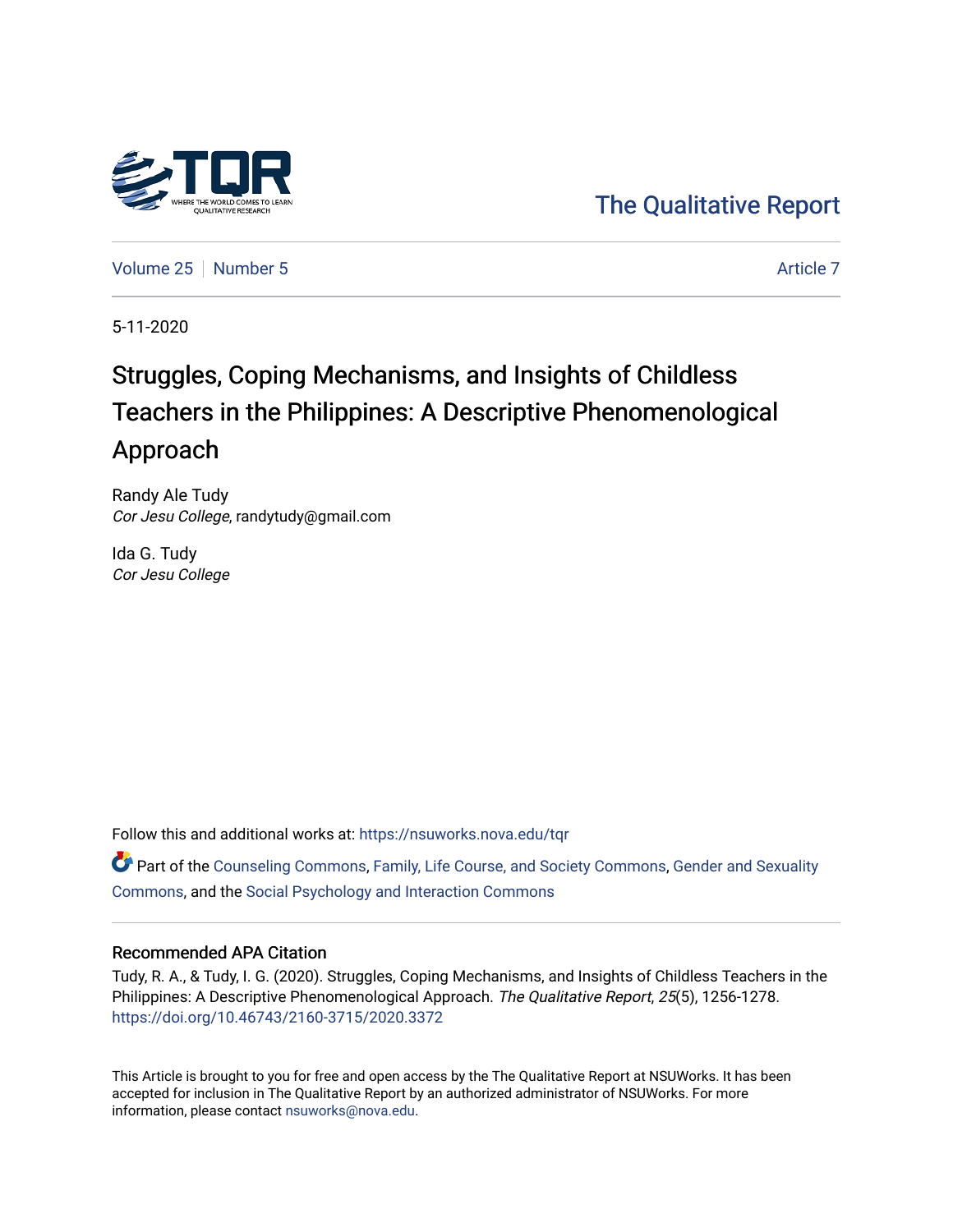# **Qualitative Research Graduate Certificate** Indulge in Culture Exclusively Online . 18 Credits

**LEARN MORE** 

### Struggles, Coping Mechanisms, and Insights of Childless Teachers in the Philippines: A Descriptive Phenomenological Approach

#### Abstract

The phenomenon of childlessness has elicited interest among professionals all over the world. However, this phenomenon received little interest, particularly in the Philippine context. The purpose of this study was to describe the struggles, coping mechanisms, and insights of childless teachers in the Philippines. We employed a descriptive phenomenological research design. Ten childless teachers participated in the semi-structured key informant interview (KII), and the data were analyzed using Colaizzi's method. Results revealed the following themes: embarrassment, incompleteness, and pressures for their struggles; escapism and optimism for their coping mechanism; and work commitment and acceptance for their insights. Although being childless continued to be a challenge in their married life, the informants found a way to be happy and considered their situation as a plus factor, particularly in being available and committed to their teaching job.

#### Keywords

Childlessness, Childless Teachers, Qualitative Research, Phenomenology, Philippines

#### Creative Commons License



This work is licensed under a [Creative Commons Attribution-Noncommercial-Share Alike 4.0 International](https://creativecommons.org/licenses/by-nc-sa/4.0/)  [License](https://creativecommons.org/licenses/by-nc-sa/4.0/).

#### Acknowledgements

We would like to thank Cor Jesu College through the Research and Publication Office (RPO) for supporting this research project.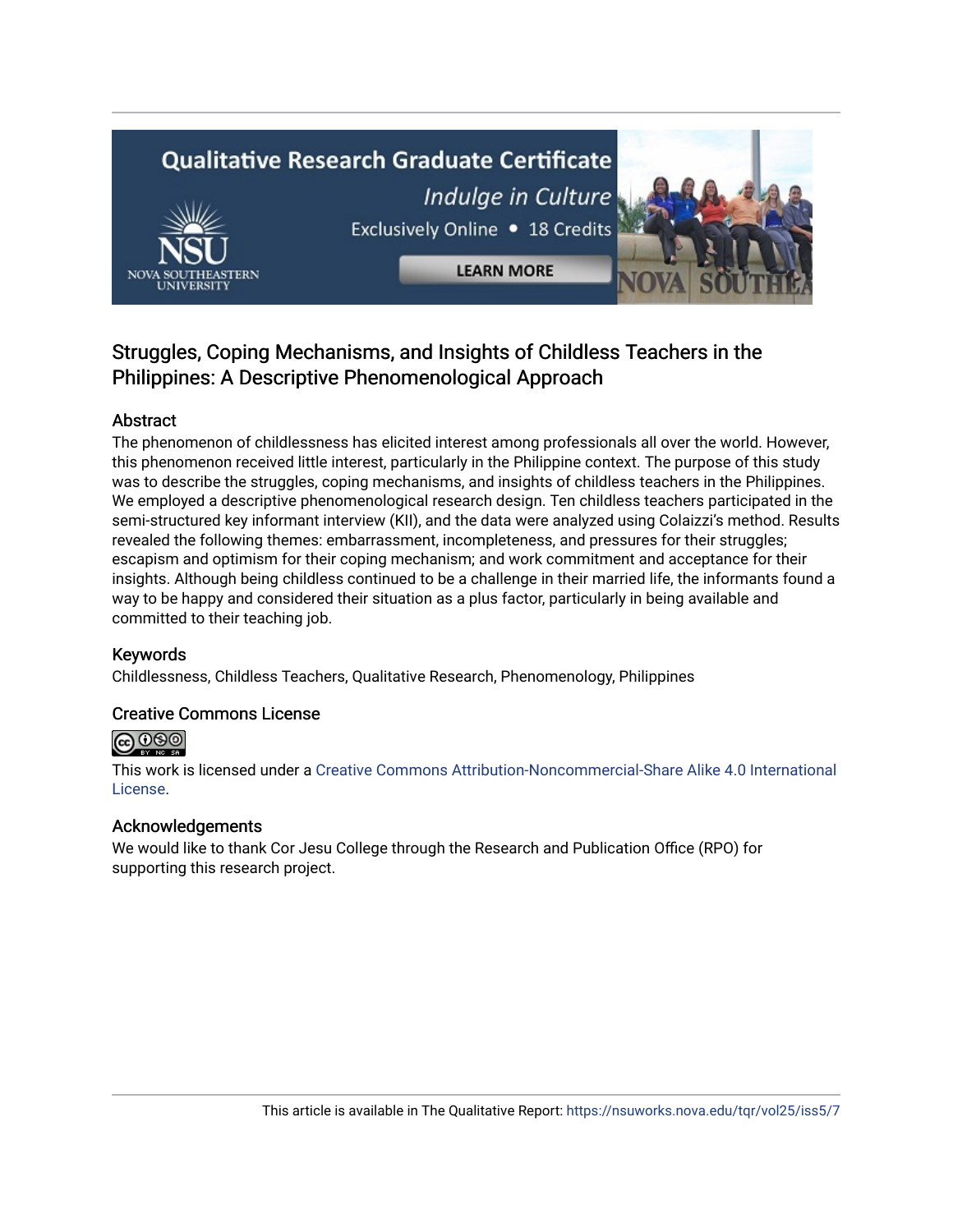

## **Struggles, Coping Mechanisms, and Insights of Childless Teachers in the Philippines: A Descriptive Phenomenological Approach**

Randy A. Tudy and Ida Gauran-Tudy Cor Jesu College, Digos City, Philippines

*The phenomenon of childlessness has elicited interest among professionals all over the world. However, this phenomenon received little interest, particularly in the Philippine context. The purpose of this study was to describe the struggles, coping mechanisms, and insights of childless teachers in the Philippines. We employed a descriptive phenomenological research design. Ten childless teachers participated in the semi-structured key informant interview (KII), and the data were analyzed using Colaizzi's method. Results revealed the following themes: embarrassment, incompleteness, and pressures for their struggles; escapism and optimism for their coping mechanism; and work commitment and acceptance for their insights. Although being childless continued to be a challenge in their married life, the informants found a way to be happy and considered their situation as a plus factor, particularly in being available and committed to their teaching job. Keywords: Childlessness, Childless Teachers, Qualitative Research, Phenomenology, Philippines*

#### **Introduction**

The phenomenon of childlessness has triggered the interest among sociologists and demographers throughout the world (Köppen, Mazuy, & Toulemon, 2017; Kreyenfeld & Konietzka, 2017; Livingston, 2015; Rotkirch & Miettinen, 2017; Tan, 2016). Aside from the decline of fertility in developed countries, there is also an increase in childlessness (Gobbi, 2013). In Europe, for example, childlessness for the past decades was growing (Kreyenfeld  $\&$ Konietzka, 2017; Mills, Rindfuss, McDonald, & Velde, 2011). However, misconceptions and negative stereotypes about childless people are still very evident until today (Keizer, Dykstra, & Poortman, 2011; Rich, Taket, Graham, & Shelley, 2011). In the Philippines, a country where parenthood is highly expected for married individuals (Medina, 2001), childless couples experience so much pressure. Filipinos expect young couples to conceive a child.

We, as a couple-researcher, became interested in digging deeper into the phenomenon because we are also childless. We found this phenomenon worth investigating because we are intrigued to know the experiences of other childless couples and to gain insights using the scientific method. In our experience, family members, colleagues in the school, and other people gave us so many pressures after several years of not having a child. We believed this phenomenon is an area of interest for childless teachers who are supposed to be the second parents, but they do not have an experience of parenting. Moreover, the phenomenon of childlessness in the Philippines is poorly studied, more so for childless Filipino teachers. This study is our contribution to the body of knowledge as both childless teachers and researchers by shedding light on this particular phenomenon. The main purpose of this article is to describe the struggles, coping mechanisms, and insights of childless teachers in the Philippines. We also highlight their contribution to the teaching profession. The findings of this study contribute to understanding the lives of childless teachers, not only in the Philippines but also to those in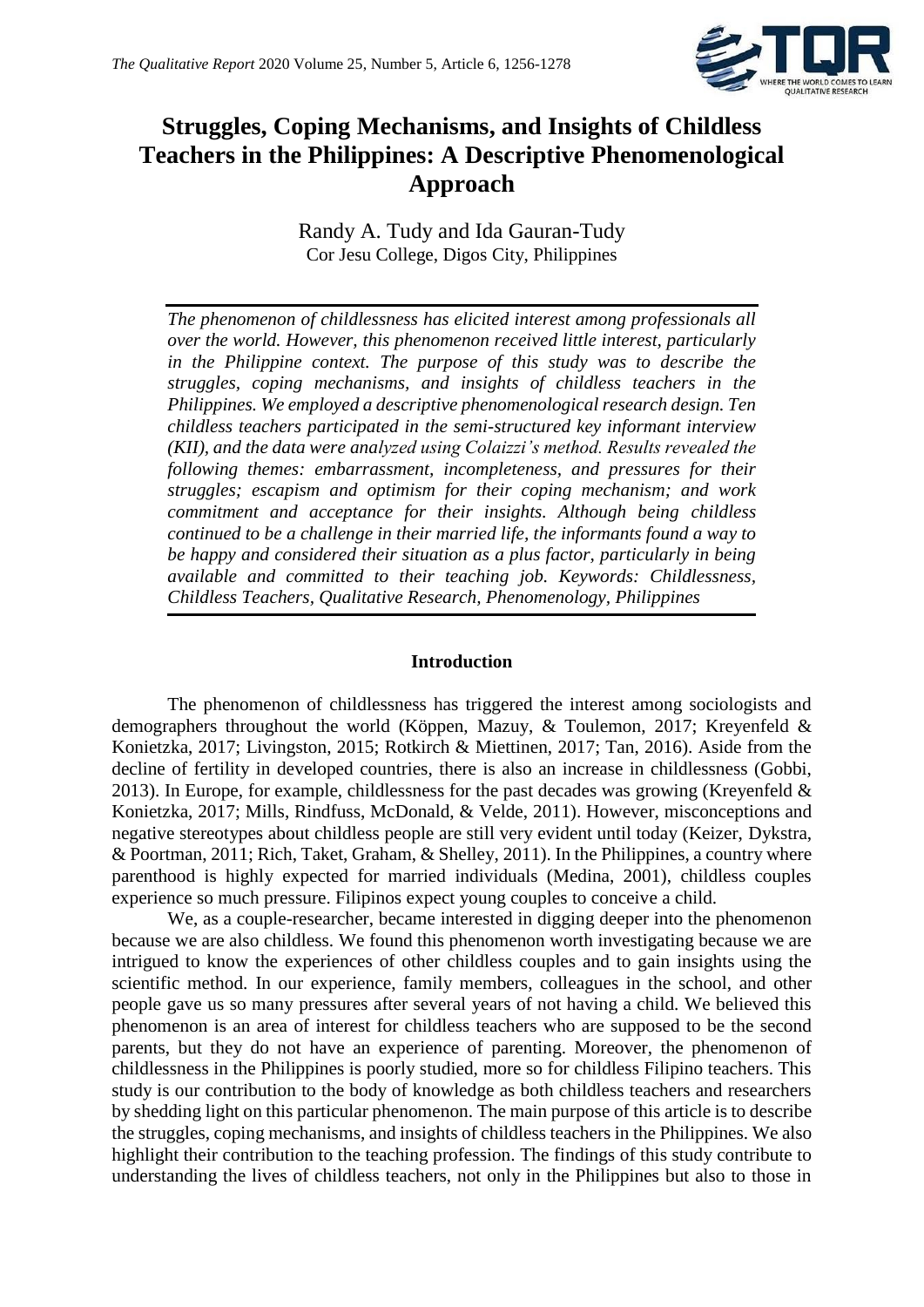other places, particularly the developing countries, with similar cultural expectations for married couples.

#### **Literature Review**

#### **Realities of Childlessness**

In understanding the phenomenon of childlessness, we present here a review of literature focusing on the realities of the phenomenon. It begins by discussing the concept of voluntary and involuntary childlessness, followed by topics on the disadvantages of being childless, reasons for childlessness, pressures for childless couples, and desire for children.

#### **Voluntary and Involuntary Childlessness**

Childlessness was defined as having no child, although this was quite a debatable definition because some childless women consider this term inappropriate (Rich et al., 2011). Several terms describe childless women. These are without children, non-mother, postponers, and passive decision-makers (Houseknecht, 1987; Kelly, 2009). The term childlessness is also included in the second demographic transition (SDT) along with a postponement of marriage, cohabitation, and divorce (Merz & Liefbroer, 2012). According to Lesthaeghe (2010), SDT was used to describe an individual focus on personal needs. The SDT theory explains the reason for low fertility because of increased individualism and the influence of the material world (Kane, 2013).

Though sociologists and demographers have various definitions of childlessness, there is, however, an agreement to distinguish between voluntary and involuntary childlessness (González & Jurado-Guerrero, 2006). The distinction is on the state of not being able to bear children (involuntary) and the decision of not having a child at all (voluntary). This distinction is "based on motivation and questions whether the people who preferred not to have children were the same as those who could not have them even though they wanted to have them" (Houseknecht, 1987, p. 369). Kelly (2009), considering the views from several scholars, defined voluntary childlessness as "women of childbearing age who are fertile and state that they do not intend to have children, women of childbearing age who have chosen sterilization, or women past childbearing age who were fertile but chose not to have children" (p. 157).

Waren and Pals (2013) identified four theories of voluntary childlessness: demographic variation, socialization or life course, neo-classical economic theories, and attitudinal theories. Based on these theories, one could argue that there are many perspectives about voluntary childlessness, which influence the reason for couples or individuals to remain childless. For example, many women prefer to be childless, and they feel happy with their decision. In a study among 72 middle-aged and older women, the results showed one-third of them considered themselves as childless by choice, which means they chose this kind of lifestyle (Jeffries & Konnert, 2002). Koropeckyj-Cox and Pendell (2007a) did a cross-sectional analysis of the National Survey of Families and Household (1987-1988, 1992-1994) and found positive attitudes among childless people. Likewise, another study in the United States of America revealed that childless women possessed positive attitudes compared to men (Koropeckyj-Cox & Pendell, 2007b). In other words, some women find happiness by choosing to be childless.

Involuntary childlessness is an entirely different case. It is a state usually related to infertility, which is a reality among 10% of the world population (Rouchou, 2013). Involuntary childlessness is defined as "the inability to have a child because of infertility or circumstances in the life course" (Waren & Pals, 2013, p. 152). It is a common scenario in developing countries. Unfortunately, for those who want to have a child, because of personal and societal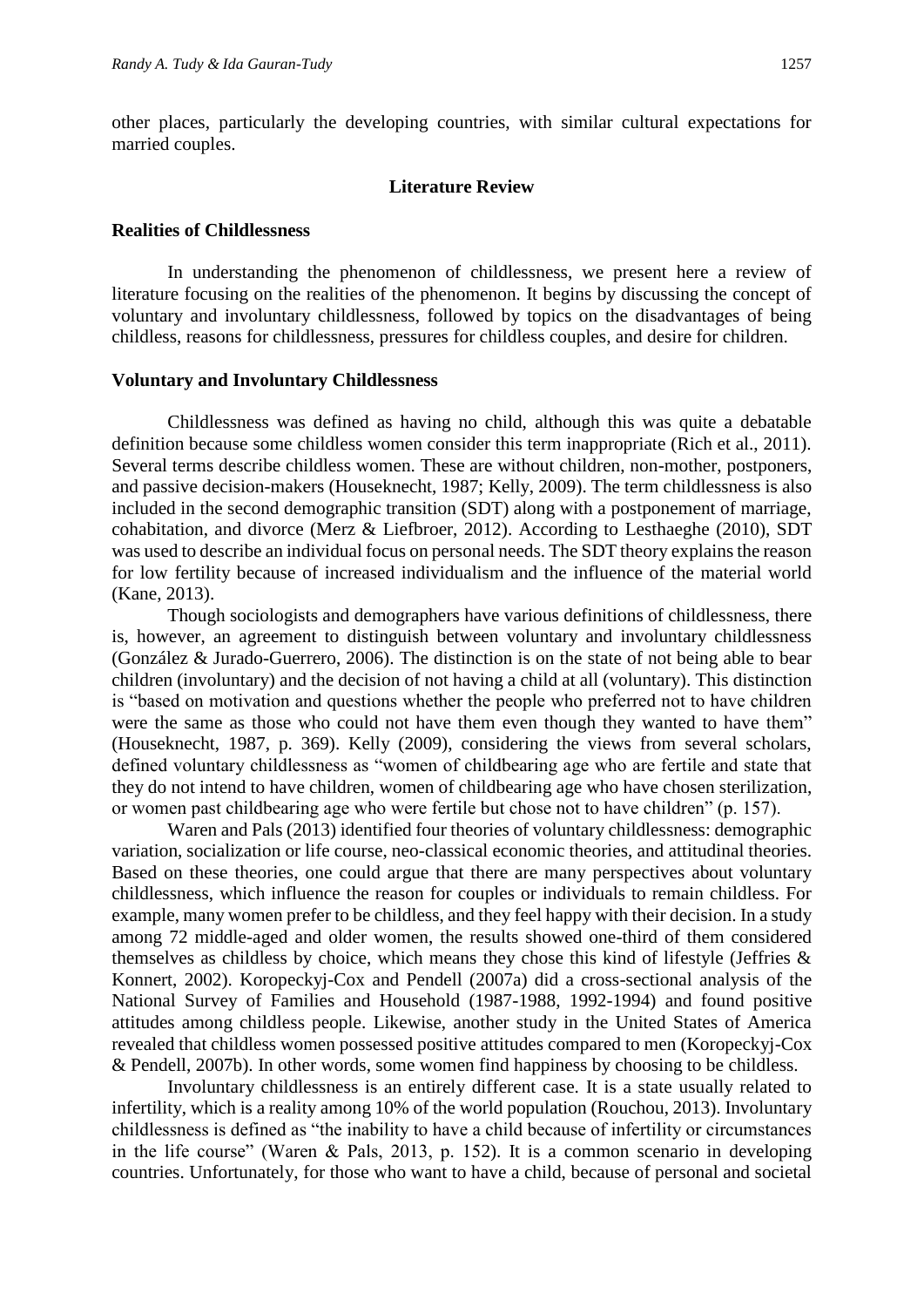pressure, they are being isolated, stereotyped, and stigmatized (Rouchou, 2013; Sternke & Abrahamson, 2015; Tabong & Adongo, 2013). They want to have a child, but they could not have one.

#### **Disadvantages of Being Childless**

Childlessness is one of the most misunderstood situations (Rich et al., 2011). Even the term itself has an unconstructive connotation. Some women dislike the word childless because, in the first place, they do not want to have a child. There is a need to reframe it as a "natural and familiar way of being" (Rich et al., 2011, p. 243). In many instances, childless women are in a very difficult situation. For example, a study in Bangladesh using the gathering of life history method revealed a strong stigma experienced by rural childless women (Nahar & Richters, 2011). Similar findings of a qualitative study in Ghana showed how childless couples were stigmatized and were not allowed to handle leadership duties in the community and were prohibited from becoming members of the ancestral world (Tabong & Adongo, 2013). Likewise, in Nigeria, according to Rouchou's (2013) literature review on the consequences of infertility in developing countries, not being able to conceive a son disqualified a woman from becoming an elder. In India, childlessness could lead to social stigma, particularly to those childless women in rural areas (Childfree By Choice, 2015). Dykstra and Keizer (2009) found them to have lower social integration. Indeed, childlessness is a global concern, which puts the childless couples in a disadvantaged situation.

While childlessness is common among developed countries (Buchanan & Rotkirch, 2013), it is slowly gaining ground in developing countries like the Philippines. However, this phenomenon receives very little attention in the Philippines. Interestingly, the case of Filipinos is more intriguing since there is a strong cultural expectation for couples to have children (Medina, 2001). Considering that it is predominantly a Catholic country, there is a strong belief among Filipinos that a child is a gift from God. Moreover, Filipinos believe that children bring good luck to their families (Concepcion & De Guzman, 1981). Culturally, there is a high expectation for married Filipinos to become parents (Medina, 2001). Hence, there is much pressure on childless women in the Philippines.

#### **Reasons for Childlessness**

The phenomenon of childlessness continues to grow, and scientists identify several reasons for its emergence. Delayed motherhood, which raised the probability of childlessness, especially when a woman reached a certain maturity age, is one reason (Office of National Statistics, 2013; Tavares, 2016). Some studies pointed out different motivations for why women did not want to have children. For example, researchers discovered two alternative modes in a comparative study about childlessness with respondents from Spain, West Germany, Italy, and France. In Spain and Italy, wherein raising a child is costly, motherhood is dependent on having a stable and high paying job. Likewise, in France, González and Jurado-Guerrero (2006), in using comparative analysis, reported that motherhood is a dual-earner partnership situation. They concluded that before having a child, some socio-economic factors must have been in place. Several other studies considered these factors as significant to childlessness (Kelly, 2009; Merz & Liefbroer, 2012; Portanti & Whitworth, 2009). In the United States of America, one study found opportunity cost as one specific factor in childlessness (Baudin, de la Croix, & Gobbi, 2015). Gobbi (2013) also discovered that women with higher salaries than their husbands preferred to remain childless. These social and economic changes explain the reason for childlessness, which facilitated an increase in gender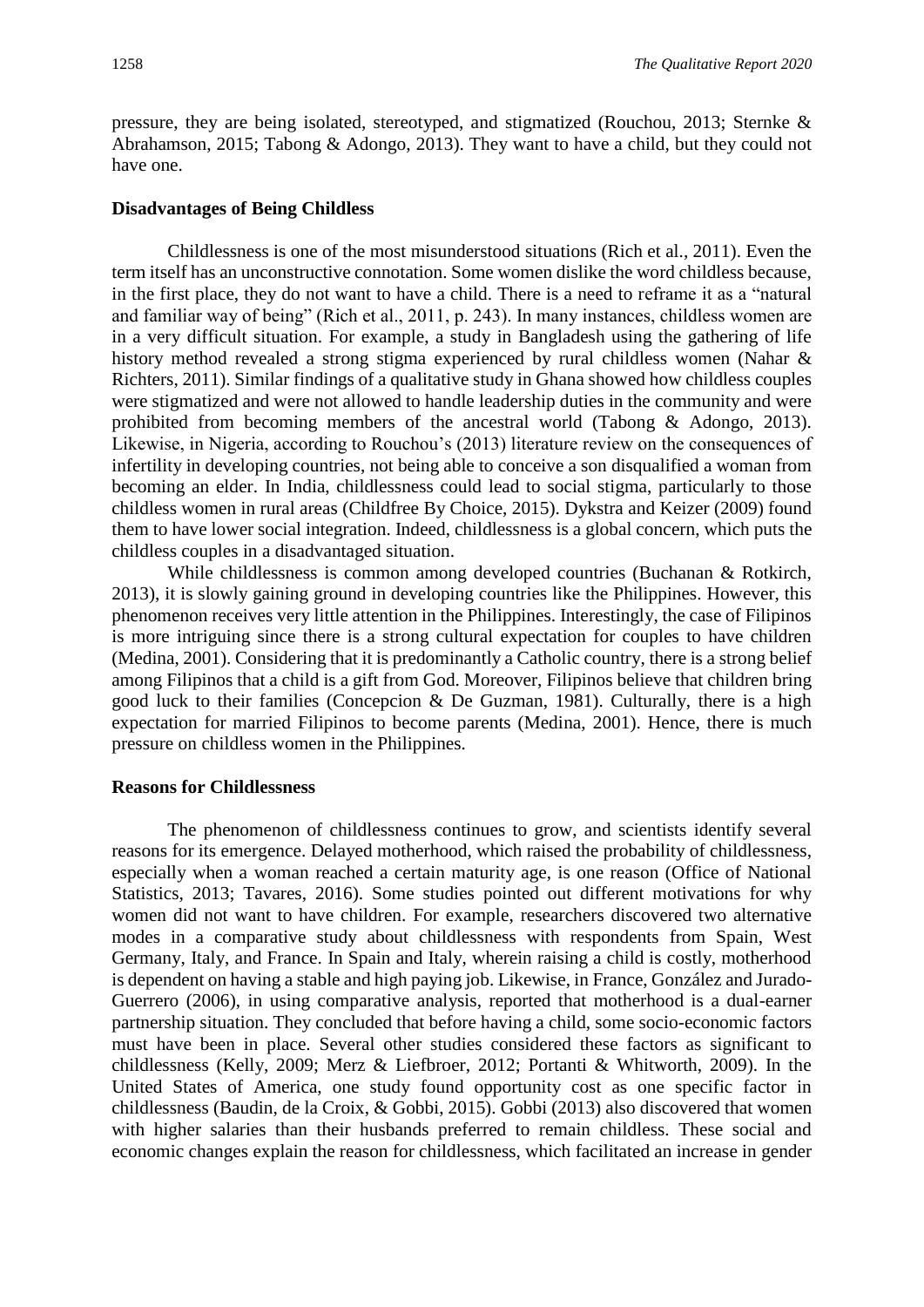parity in the labor market where women are receiving higher salaries and considering the high cost of having children (Gobbi, 2013).

There are other factors aside from socio-economic reasons. For example, studies showed an association between the higher level of education and high rates in childlessness (Baudin et al., 2015; Livingston, 2015; Waren & Pals, 2013) and between education and career path decisions (Chancey & Dumais, 2009). In analyzing 20 books on family and marriage from 1950 to 2000, Chancey and Dumais (2009) pointed out the pursuit of a career as one major reason for voluntary childlessness. Similarly, Dr. Catherine Hakim, a sociologist, affirmed this finding based on her extensive study on childlessness. She argued that the contraceptive and the equal opportunity revolution influenced this phenomenon. Moreover, women find an alternative not to bear children because of the contraceptive revolution (Pew Research Center, 2010).

Another significant factor is a personal decision. Cain (2013) described this choice of childlessness as "positively childfree." Some women simply consider themselves not fit to become mothers (Carmichael & Whittaker, 2007). They see their lives differently. In an investigation on childlessness in Britain and Italy using a quantitative comparative method, Fiori, Rinesi, and Graham, (2017) found decisions to remain childless could be a "specific combination of intended childlessness, postponed decisions or constraints affecting abilities to achieve intentions at the individual level" (p. 319). Using a grounded theory approach, Brooks (2019) identified freedom as one prevailing reason. The other prevailing reason was the belief of being childless as a vocation (Llewellyn, 2019). These identified reasons paint a picture of the lived experiences of childless persons around the world. However, being childless for some people puts a lot of pressure on their day-to-day living.

#### **Pressure for Childless Couples**

Aside from being stigmatized in society (Nahar & Richters, 2011; Tabong & Adongo, 2013), couples with no children have to endure different types of pressures. In India, a phenomenological study among rural childless couples revealed a significant psychological effect, given the socio-cultural pressure to have children in this country (Dhar, 2013). While these realities come from developing countries, where couples want to have children but could not, childlessness could also pose a problem in developed countries. A study in Denmark using a natural experiment showed childless women had higher rates of mortality than women who became mothers and reported that childless women had a four-fold crude death rate ratio (Agerbo, Mortensen, & Munk-Olsen, 2012).

Strained family relation is another adverse effect of not having a child. In a study among childless men using the data from the first wave of the Netherlands Kinship Panel Study, they manifested weaker quality family relationships (Dykstra & Keizer, 2009). Undeniably, there are several areas to understand the potential adverse consequences of this phenomenon. Childless persons face so many pressures from society, particularly from family members, relatives, and friends.

For Filipinos, the pressure is similar. In fact, not having a child is an "unfortunate and pitiful state" for married couples (Medina, 2001, p. 193). Until today, it remains a cultural expectation for any married couple in the Philippines to have a child. Newly married couples constantly receive questions like "Do you have a baby already?" Hence, the situation of childless Filipinos is understandably a difficult one.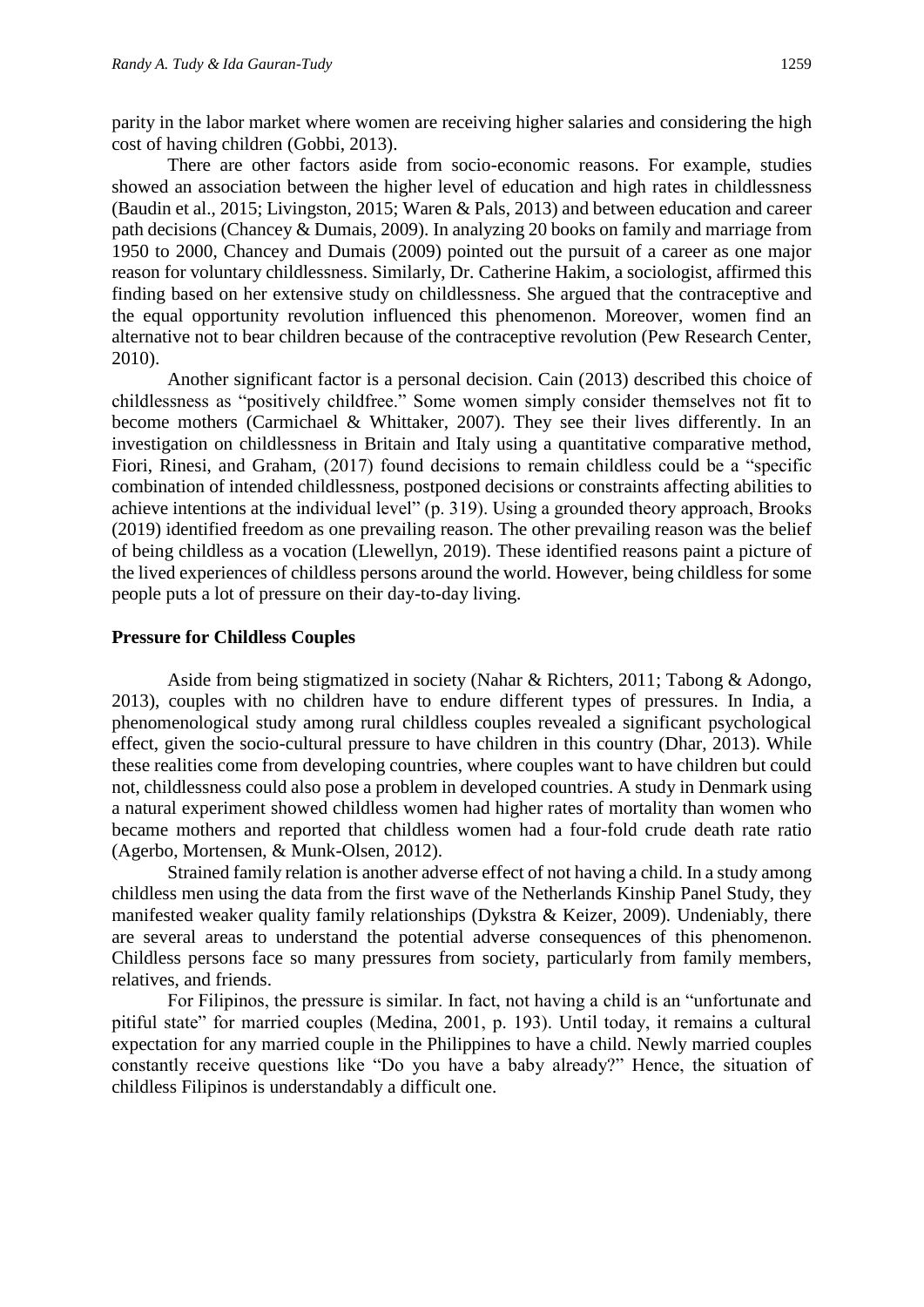#### **Desire for Children**

The Philippines is one of the fastest-growing populations in the world. The number could balloon to 142 million by 2045 (Philippine Statistics Authority, 2015). With the cultural expectation for married couples to have children, the growth will continue. However, there is a scarcity of data on the rates of childlessness in the country. The Philippine Statistics Authority included some information on childlessness in its 2005 report. In that year, there were 37.9 million Filipino women, and half of them belonged to the 15 to 45 years old group. These women had a 94.7 percent literacy rate, and half of them had children. Of these 15 to 45 years old group, half of them were married. Among these literate ever-married women, 11.2 percent remained childless. In summary, the report said that the percentage of these women who stay childless within their productive years is 11.5 (Philippine Statistics Authority, 2005). Despite these data, there is minimal information on the childlessness in the country.

Many Filipino couples are desperate to conceive a child. There is so much societal pressure. Some seek medical help. Even religion, being Catholic in particular (Waren & Pals, 2013), is a factor for the desire for any couple to have a child. In the Philippines, known as a predominantly Catholic country, a good number of couples visit Obando, Bulacan, to join the fertility dance, hoping to conceive a child with the intercession of the Virgin of Salamba (Zshornack, 2015). Other notable rituals around the world would include an *Ikoku* dance of South-western Congo-Brazzaville (Plancke, 2010), and Mbende/Jerusarema dance of Zimbabwe (Ngoshi & Mutekwa, 2013). All of these rituals give hope to childless couples that they could have a child.

The joy of having a child is a distinct feeling for couples, but some studies added more insights to this. In three studies using a strategy of converging evidence conducted by Nelson, Kushlev, English, Dunn, and Lyubomirsky (2013), they concluded that parents were happier, had positive emotion, and had a higher level of life meaning than nonparents had. Filipinos want to have children too. Hence, having children was necessary for them (Medina, 2001). Pressures come in when Filipino couples are not able to produce a child after years of marriage.

#### **Method**

#### **Research Design**

We employed a qualitative phenomenological design. Phenomenology is about studying the lived experiences of people (Creswell, 2007; van Manen, 1997). Specifically, we followed the descriptive phenomenological approach to understand the lived experiences of childless teachers. Following Husserl's philosophy, a descriptive phenomenological method describes "the experiences being lived through very carefully, and once the raw data has been obtained, a thorough phenomenological psychological analysis of the data takes place within the perspective of the phenomenological psychological reduction" (Giorgi & Giorgi, 2003). In contrasting two phenomenological methods of Heidegger and Husserl, Giorgi (2007) preferred the latter as it is "designed to deal with any type of object and its manner of appearance is the basis upon which investigative procedures should proceed" (pp. 73-73). In this study, we focused on understanding the lived experiences of childless teachers based on their sharing. We specifically dig into their struggles and coping mechanisms. As a descriptive phenomenological approach, we focused on understanding their experiences, not putting our own interpretation because our goal was to see who the childless teachers are and how they live according to their context. We listened to their stories for us to be able to make a careful description of the phenomenon as we tried to be consistent with subscribing to what Husserl suggested by seeing the phenomena as they are (Shosha, 2012).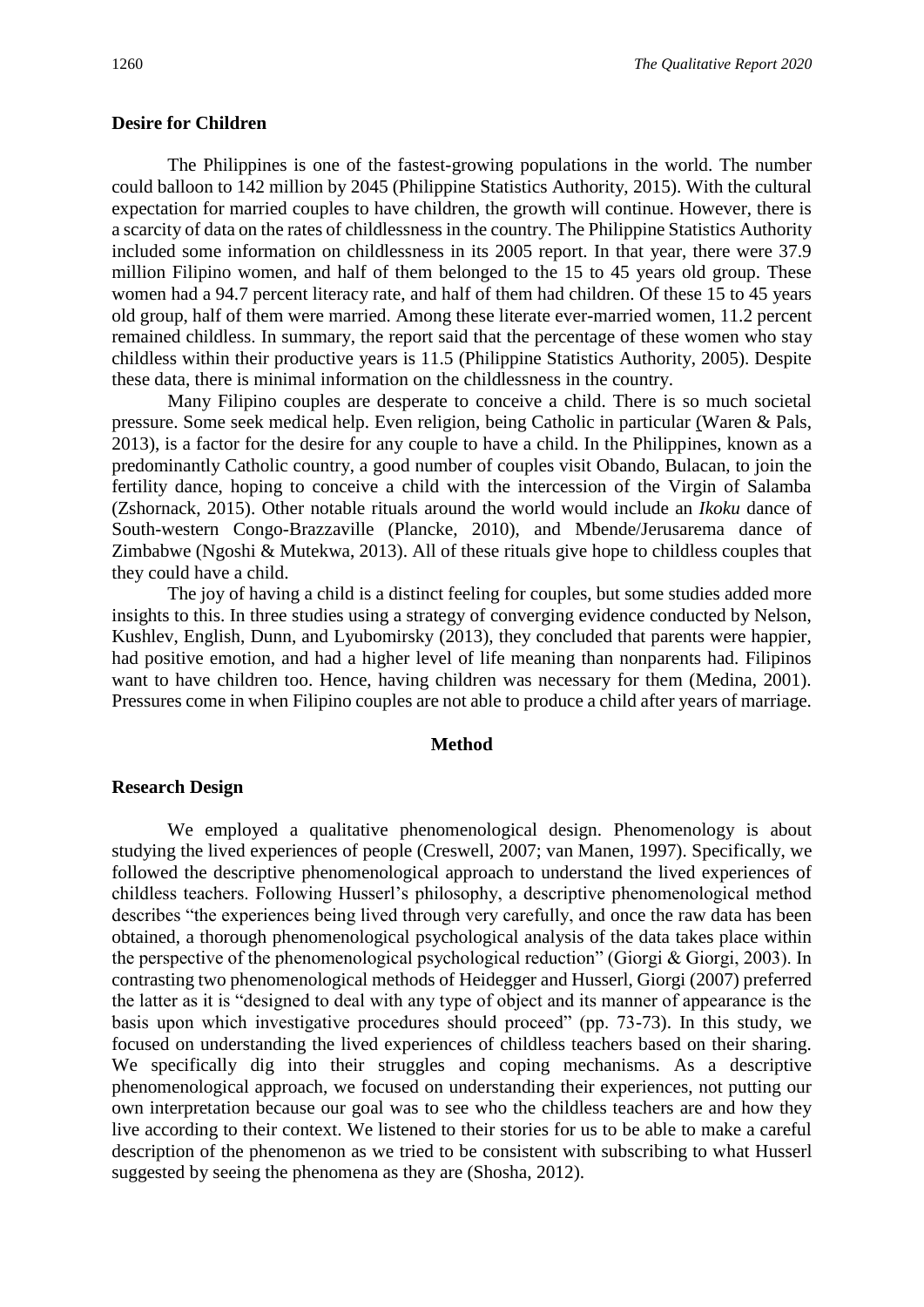#### **Study Participants and Sample**

We made sure that the informants were the intended individuals who qualified on the criteria set for this study. The criteria included the following: (a) The informants must be Filipino married teachers who lived together with their partners; (b) The informants must be in the category of "involuntary childlessness," meaning they wanted to have a child, but they were not able to have one; and (c) All informants are married for 3 to 20 years. We limited inclusion to 20 years in marriage because, beyond the 20th year, childless couples might have adjusted well to their situation. We believed that, after 3 years of marriage, they already encountered pressures from people expecting them to have a baby. In the end, 10 childless teachers, composed of three men and seven women, were able to participate in the Key Informant Interviews (KII). The number was within the range suggested by Morse (1994).

In recruiting the informants, we asked the help of the principals and other teachers. We asked if they knew of a teacher who is childless and who satisfied our set of criteria. We received several referrals from both teachers and principals. After getting the names of these qualified teachers, we wrote letters to them asking for their participation. We also made phone calls and asked if they were willing to participate. For those who gave their positive responses, we then set the date of the interview.

Due to the nature of the study and the difficulty of getting informants, we utilized purposive sampling. The use of this sampling technique enabled us to select the informants who had the experience of the phenomenon and could give credible information (Creswell & Plano Clark, 2011). We selected the informants who were Filipino teachers and worked in the provinces of Davao del Sur and Davao Occidental, Southern Philippines.

#### **Data Collection**

The main sources of the data were from the responses of the Key Informant Interviews (KII). According to Kumar (1989), KII is usually chosen since there are a limited number of participants who are needed to provide information about the phenomenon. We decided to use this technique because there were very few who satisfied the inclusion criteria. Also, the locations of those who agreed to be interviewed were hugely dispersed. Some of them lived in the far-flung villages. The interview was semi-structured with the use of interview guide questions. We asked permission from the informants to record the interview using an audio recorder. We tried to make the interview conversational in nature to make the informants comfortable. As noted by van Manen (1997), we used the interview to create a conversational relationship with the informant and to draw data as a resource for providing the meaning of the phenomenon and as a technique. During our first interview, we noticed that the informant, a woman, was more comfortable if the one asking questions is a woman, who is the second author. After that first interview, we decided that, though we would still be present together during the interview, the second author would take charge of the interviewing while the first author would focus on the recording and note-taking.

In the data gathering, we followed the data collection circle, as identified by Creswell (2007). First, we located our intended informants who satisfied our inclusion criteria through the recommendation of the principals and some teachers. Hence, we employed purposive sampling. Second, we established rapport with them before the start of the interview proper. We allowed them to use their first language. Third, we collected the data through the key informant interview. The location of the interview depended on the informants' preferences, although most of the interviews happened in schools. We asked them questions based on the main purpose of the study. The interview was in Cebuano, the local dialect of the informants, using the following three research questions: (a) What are the struggles of the childless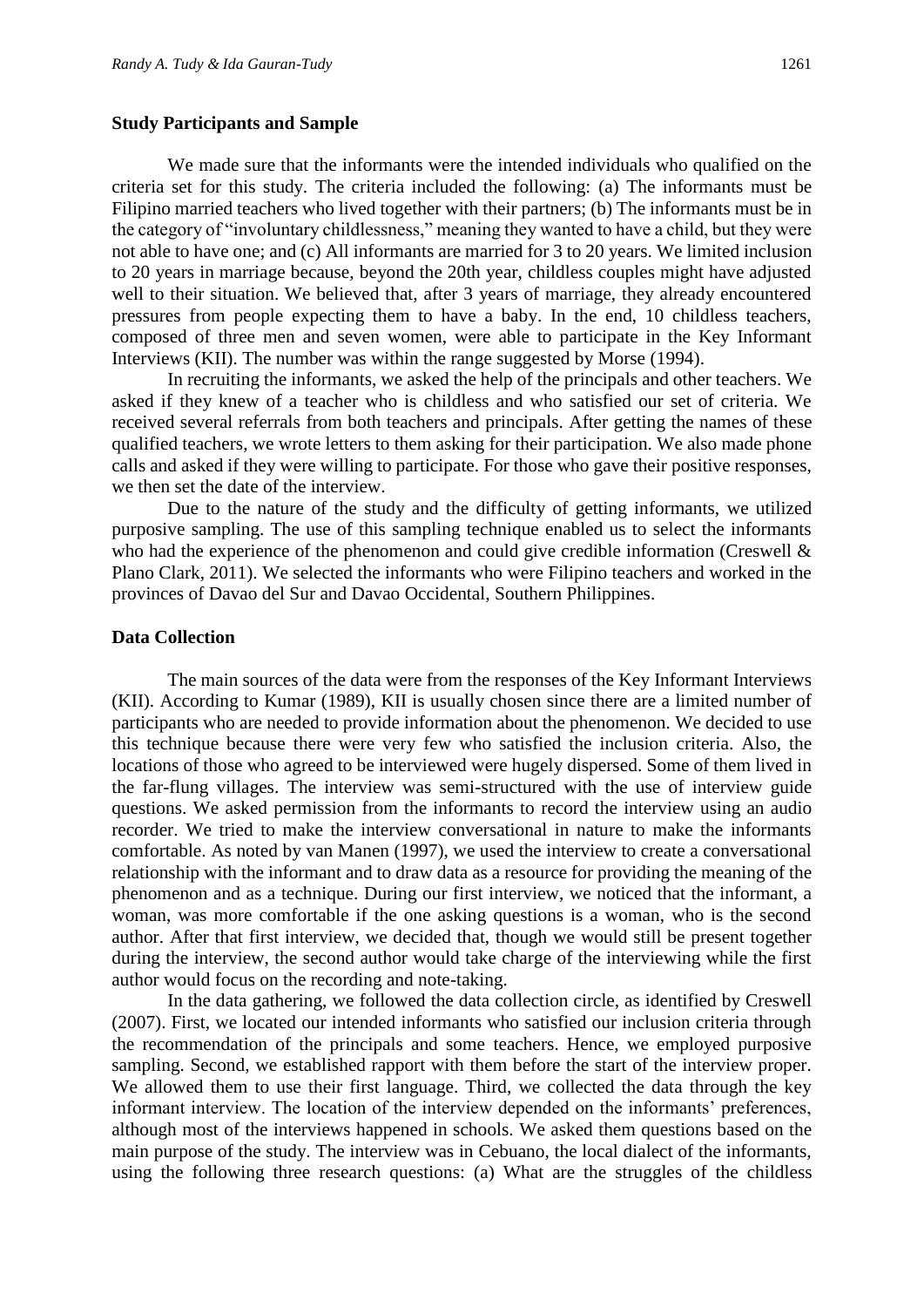teachers? (b) What are their coping mechanisms? (c) What are their insights as childless teachers? For each research question, we prepared interview guide questions. For example, for the first research question, we asked questions like, "What were the challenging situations that you experienced as a childless teacher?" or "What kind of treatment you received from your colleagues?" For the second research question, we asked a question like "How did you handle those challenging situations?" For the third research question, we asked them questions like "What pieces of advice can you share with other childless individuals?" and "What insights can you share with other teachers in the academe in general?" Fourth, we recorded the information and transcribed it later. Fortunately, we did not have to deal with field issues except for some delays in the agreed time. Fifth, we stored data safely. Sixth, we did the analysis and interpretation after the conduct of the interviews using the method suggested by Colaizzi (1978) as this method was reported to be effective for descriptive phenomenological research (Shosha, 2012; Wirihana et al., 2018).

#### **Analysis and Interpretation of Data**

In the analysis of the data, we followed Colaizzi's (1978) method. The seven steps in Colaizzi's method are (as cited by Shosha, 2012, p. 33):

Step 1: Each transcript should be read and re-read in order to obtain a general sense about the whole content.

Step 2: For each transcript, significant statements that pertain to the phenomenon under study should be extracted. These statements must be recorded on a separate sheet noting their pages and lines numbers.

Step 3: Meanings should be formulated from these significant statements.

Step 4: The formulated meanings should be sorted into categories, clusters of themes, and themes.

Step 5: The findings of the study should be integrated into an exhaustive description of the phenomenon under study.

Step 6: The fundamental structure of the phenomenon should be described.

Step 7: Finally, validation of the findings should be sought from the research participants to compare the researcher's descriptive results with their experiences.

First, we read transcripts several times to have a full grasp of the informants' responses. We did this part separately for us to have an individual understanding of the actual response. However, prior to that, we already did casual discussion after every interview we conducted. However, we did not record these conversations or discussions because we wanted the actual responses of the participants to be the main data in future analysis and interpretation.

Second, from the transcript, we identified significant statements. We contributed to this step by individually identifying significant statements from the transcribed data or transcripts. We then shared our outputs of identified significant statements by collating our outputs and putting them in our first table with three columns. The first column contained our identified significant statements. The second column had the pseudonym for each statement, its corresponding transcript number, page number, and line numbers. We reserved the third column for the next step.

Third, we formulated the meaning for each significant statement. We did this by analyzing the significant statement, which was the actual response, and provided the meaning of such a statement. Providing meaning was necessary because there were actual responses that an outsider could miss the meaning, especially that the interviews were in the local language.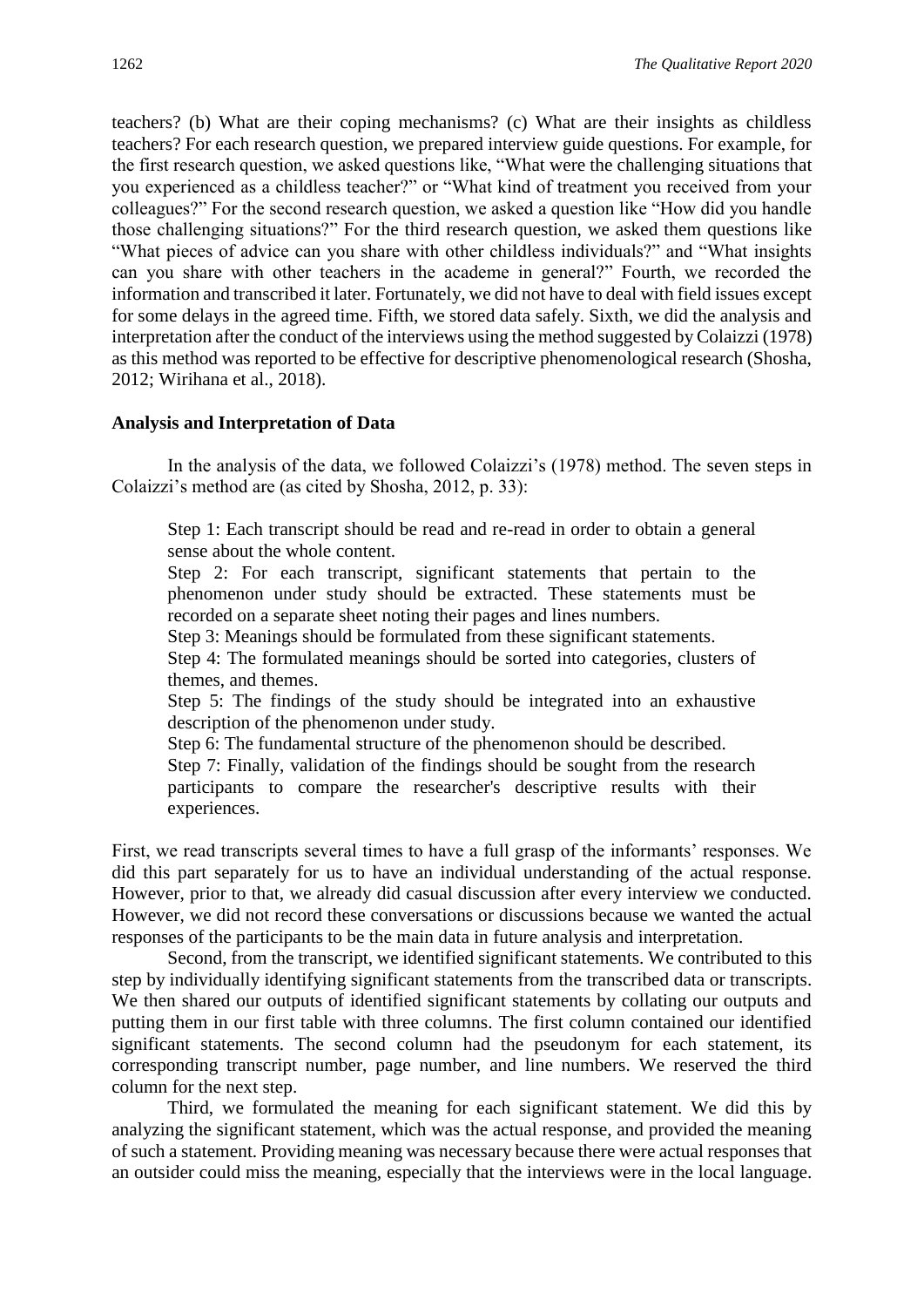We made sure that what the informants said was what they really meant; hence, we had the formulated meaning. We placed these formulated meanings on the third column of our first table.

Fourth, after providing formulated meanings, we identified the theme clusters and emergent themes. We created the second and third tables to help us in the analysis. We grouped the formulated meanings into categories and later into theme clusters. In other words, we grouped "these formulated meanings into categories that reflect a unique structure of clusters of themes" (Shosha, 2012, p. 35). For the cluster themes, we analyzed and arranged the formulated meanings that represented a unique structure or group of meanings, thus, producing the theme clusters. Our second table contained the formulated meanings extracted from the third column of the first table and the theme clusters. After identifying the theme clusters, we created another table for further analysis. The third table contained theme clusters and emergent themes. We came up with the emergent themes after we analyzed the cluster of themes and grouped them into a distinctive construct. The result of this step was the finalization of the emergent themes that describe the phenomenon under study. See sample Tables 1, 2, and 3 below.

|  |  |  |  |  | Sample Table 1: Significant Statements and Formulated Meaning |  |
|--|--|--|--|--|---------------------------------------------------------------|--|
|  |  |  |  |  |                                                               |  |

| <b>Significant Statements</b>                            | Code              | <b>Formulated Meaning</b>             |  |  |  |  |  |  |
|----------------------------------------------------------|-------------------|---------------------------------------|--|--|--|--|--|--|
| 1. When you go home, no one will                         | Antonio,          | Feeling lonely at home                |  |  |  |  |  |  |
| welcome you. No child will ask for food or               | Transcript        | when no children would                |  |  |  |  |  |  |
| a request to have a playmate. When you                   | 2, Page 4,        | welcome                               |  |  |  |  |  |  |
| arrive home, you are tired, and you just                 | <b>Lines</b> 105- |                                       |  |  |  |  |  |  |
| turn on the television set. No experience of             | 106               |                                       |  |  |  |  |  |  |
| having a child to disturb you.                           |                   |                                       |  |  |  |  |  |  |
| 2. There are times like family gatherings                |                   | Rosie, T2, Out of place during family |  |  |  |  |  |  |
| when I feel uncomfortable. Every family                  | Page              | 5, gatherings when<br>other           |  |  |  |  |  |  |
| brought with them their children. We are                 |                   | Lines 162- members brought children   |  |  |  |  |  |  |
| different. I only have my husband.                       | 163               |                                       |  |  |  |  |  |  |
|                                                          |                   |                                       |  |  |  |  |  |  |
| Sample Table 2: Formulated Meanings and Clustered Themes |                   |                                       |  |  |  |  |  |  |
| <b>Formulated Meaning</b>                                |                   | <b>Clustered Themes</b>               |  |  |  |  |  |  |
| 1. Feeling lonely at home when no children would         |                   |                                       |  |  |  |  |  |  |
| welcome                                                  |                   | Feeling of loneliness                 |  |  |  |  |  |  |
| 2. Longing for a child voice to welcome home from work   |                   |                                       |  |  |  |  |  |  |
| 3. Out of place during family gatherings when other      |                   |                                       |  |  |  |  |  |  |
| members brought children                                 |                   |                                       |  |  |  |  |  |  |
|                                                          |                   |                                       |  |  |  |  |  |  |
| Sample Table 3: Clustered Themes and Emergent Themes     |                   |                                       |  |  |  |  |  |  |
| <b>Clustered Themes</b>                                  |                   | <b>Emerging Themes</b>                |  |  |  |  |  |  |
| Feeling of loneliness                                    |                   |                                       |  |  |  |  |  |  |
| Feeling incomplete                                       | Incompleteness    |                                       |  |  |  |  |  |  |

Fifth, we wrote the results based on the emergent themes providing an exhaustive description of the phenomenon. The struggles, coping mechanisms, and insights of the childless teachers were explained, giving a glimpse of the lives of childless teachers in the Philippines. After writing the findings, we asked an expert to review and check if we did an exhaustive description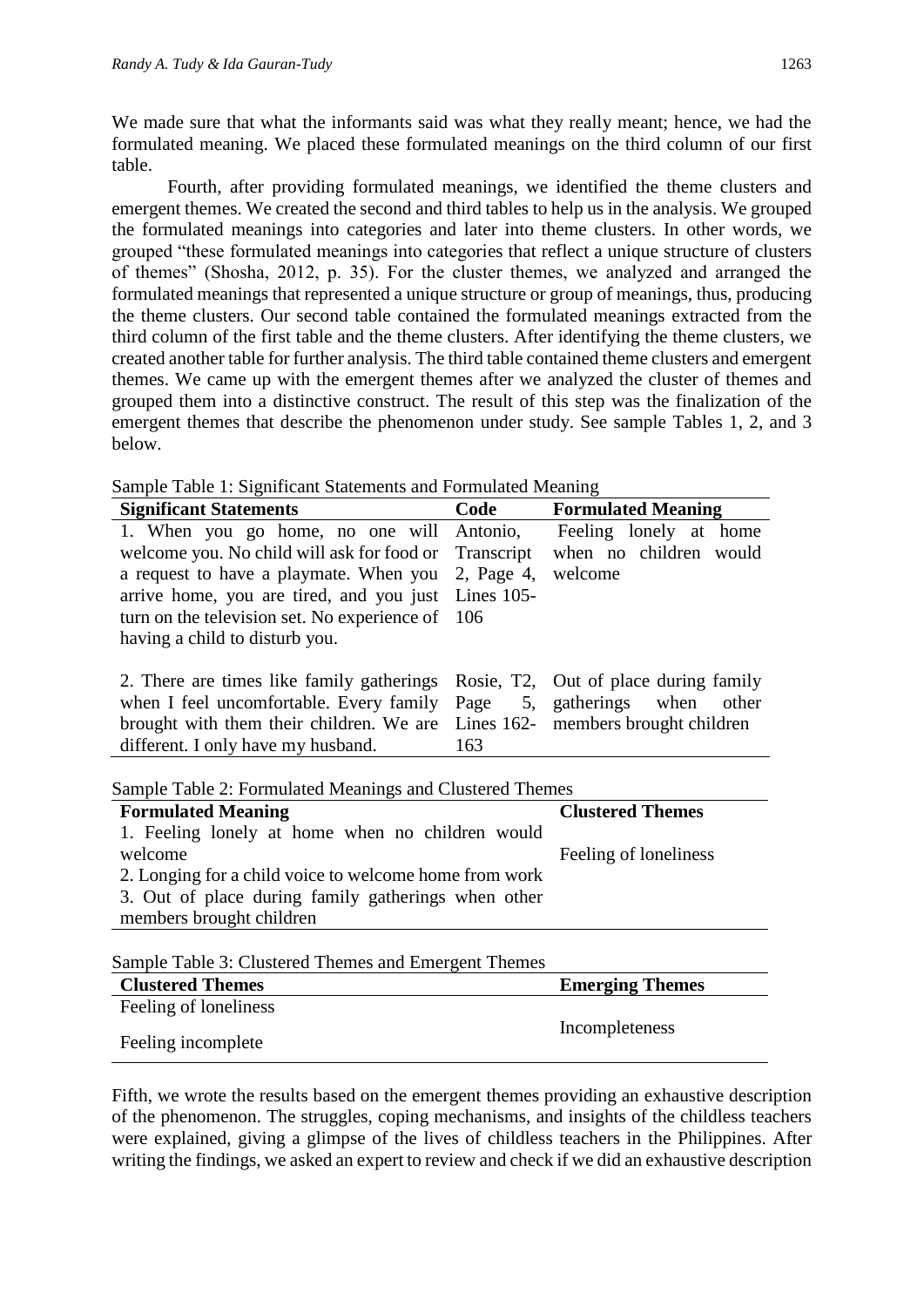of the phenomenon. Then, we submitted our findings for review and validation to the research committee of the school we are connected to.

Sixth, we checked the fundamental structure of the findings by checking on repetitive or redundant themes. In this step, we received help from the research committee and peer reviewers in refining the fundamental structure of the phenomenon. In the process, we removed some themes because they were redundant. After this process, we finally came up with three themes for struggles, two themes for coping mechanisms, and three themes for insights.

Lastly, we asked the informants to verify our findings if these indeed described their experiences. We gave them a copy of the findings. For those who were located in far-flung areas, we sent them through email. We got their validation of the findings through the signed participant's verification form.

#### **Trustworthiness**

To ensure the trustworthiness, we strictly observed credibility, transferability, dependability, and confirmability, as asserted by Guba (1981) and Morse, Barrett, Mayan, Olson, and Spiers, (2002). Credibility is ensured when a researcher follows the process of "reflecting, sifting, exploring, judging its relevance or meaning, and ultimately elucidating the themes and essences that comprehensively, distinctly, and accurately depict the experience" (Moustakas, 1990, p. 32). Our experience of being childless teachers was an advantage. We also experienced pressures from colleagues, friends, relatives, and family members. We could easily relate to their experiences. We struggled and found ways to cope. Being childless coupleresearchers gave us a sense of confidence in doing our task as researchers. Moreover, we subjected our outputs to member checking and debriefing. We showed the informants the findings of the study. We asked for their approval to ensure the correctness of the data. For debriefing, we requested the assistance of our researcher-colleagues and another expert in qualitative research to read and to evaluate our manuscript. We also asked the college's research committee to evaluate our work. Their role was to ensure that we followed the protocols of qualitative research. Finally, we established credibility through member checks. We let our participants read and review our findings to avoid personal bias on our side.

Transferability refers to the application of the findings into similar situations. As Merriam (1998) explained, transferability had to do with the use of the results in a different situation. In promoting transferability, we provided a thick description of the phenomenon of childless teachers in the Philippines by following the protocols of descriptive phenomenological research. We discussed how we recruited the participants and how we collected, analyzed, and interpreted the data. We explained each emergent theme supported by verbatim of the responses of the informants.

Dependability refers to consistency. We conducted an audit trail, which included our field notes, audio recording, notes, research committee and experts' comments, and peer reviewers' suggestions. We supported the results of the study with related studies about experiential learning, wherein knowledge generation became possible (Johnson & Christensen, 2008). We subscribed to the idea that the shared experience of the informants would make the study very dependable. We did this in the analysis of the data, making sure we identified the common themes from their responses. In the discussion section, we provided supporting literature.

Confirmability is the linking of the findings to the original sources of the data. To achieve this, researchers must show that the findings emanate from the source and not from their own predispositions (Shenton, 2004). It was a bit of a challenge on our part as researchers because we are also childless, and our bias might affect in the analysis and interpretation of the data. Hence, we made sure we focused on the data. We kept the original texts of the interviews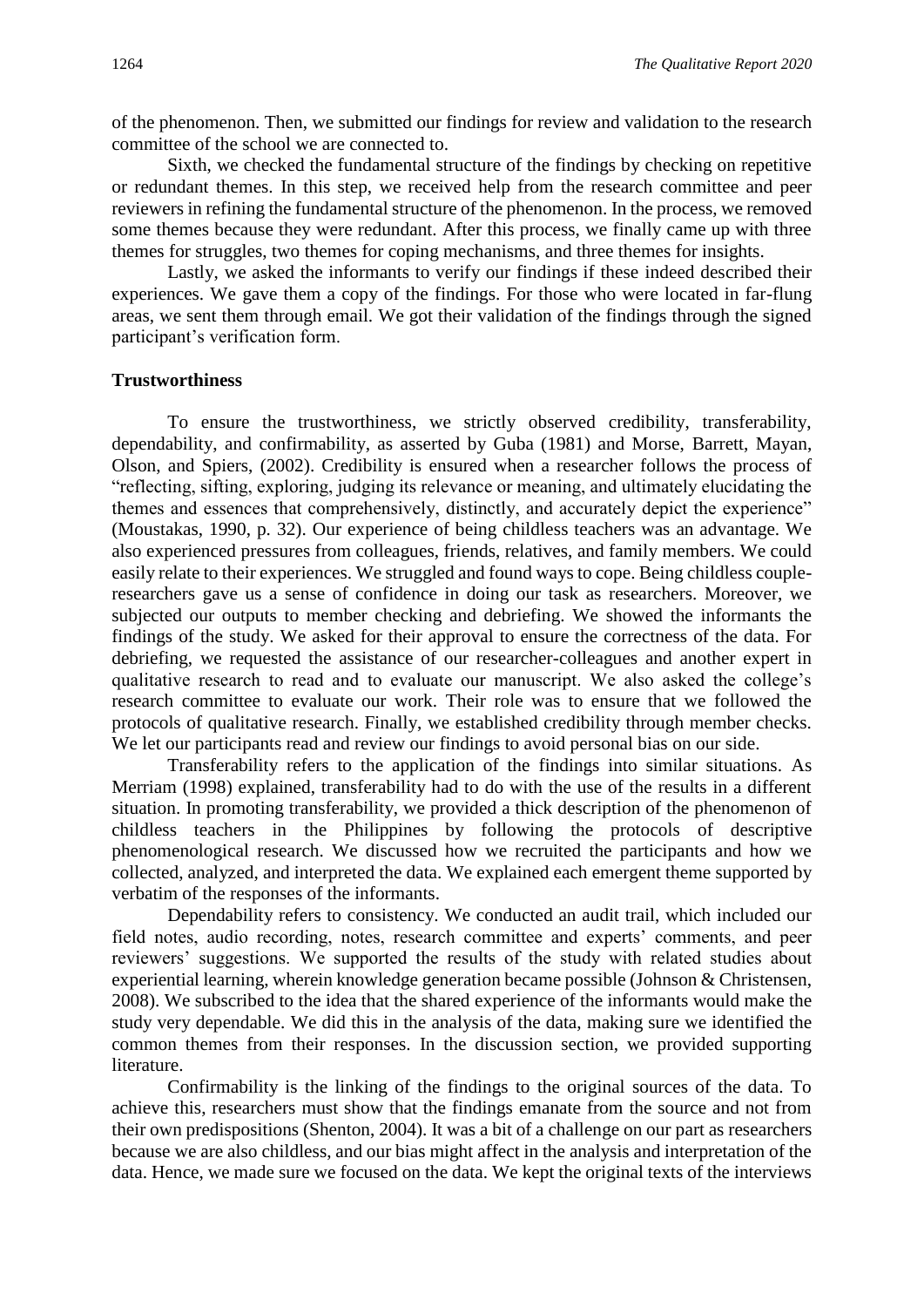and provided audit trails of the process we went through. We reinforced flexibility and subjectivity through member checks, where we allowed our participants to confirm the accuracy of the findings.

#### **Ethical Considerations**

For ethical consideration, we secured permission to conduct the study from the division offices of the Department of Education, where our potential informants belonged. We assured the prospective informants that we would uphold confidentiality and respect their rights. We also secured their informed consent by asking them to sign the informed consent form. In the encoding of names, we used pseudonyms to protect their privacy and to ensure confidentiality. We kept confidential any other information, such as the place or the school where the informants were working. We made adjustments subject to their pleasure if they felt uncomfortable during the interview. As a protocol, we were mindful of issues that were critical to disclose. We established a supportive and respectful relationship with the informants, as advised by Weis and Fine (2000). Though the informants were teachers, we allowed the use of any language so that they felt comfortable to share.

#### **Results**

Based on the purpose of the study, we presented the results into three clustersdiscussion on the struggles experienced by childless teachers in the workplace, coping mechanisms, and their insights.

#### **Struggles of Childless Teachers in the Workplace**

Our first line of questioning focused on the struggles of the informants. After the interviews, we analyzed the data, and three themes emerged. These were embarrassment, incompleteness, and pressures.

#### *Embarrassment*

One of the shared experiences among childless teachers was the feeling of embarrassment. Ridicule from colleagues were some of their embarrassing experiences. For male informants, being childless sometimes put them in the center of jokes among male colleagues and friends. They were annoyed upon listening to their jokes and comments. Jojo, a 31-year old Grade 7 and Grade 8 teacher who had been married for 11 years, expressed his experience with peers.

I am tired of listening to my colleagues. It pisses me off to listen to them. In fact, I will cut the conversation by saying I am infertile (Transcript 2, Page 1, Lines 9-11).

Moreover, both male and female informants considered themselves victims of murmuring by colleagues and other people outside the school. Moreover, the ridicule and jokes from other teachers made them uncomfortable. Their colleagues would make fun of them and challenged them to do something even more to have a child. Nida, a 32-year-old Grade 10 teacher and married for just over 4 years, shared her experience saying,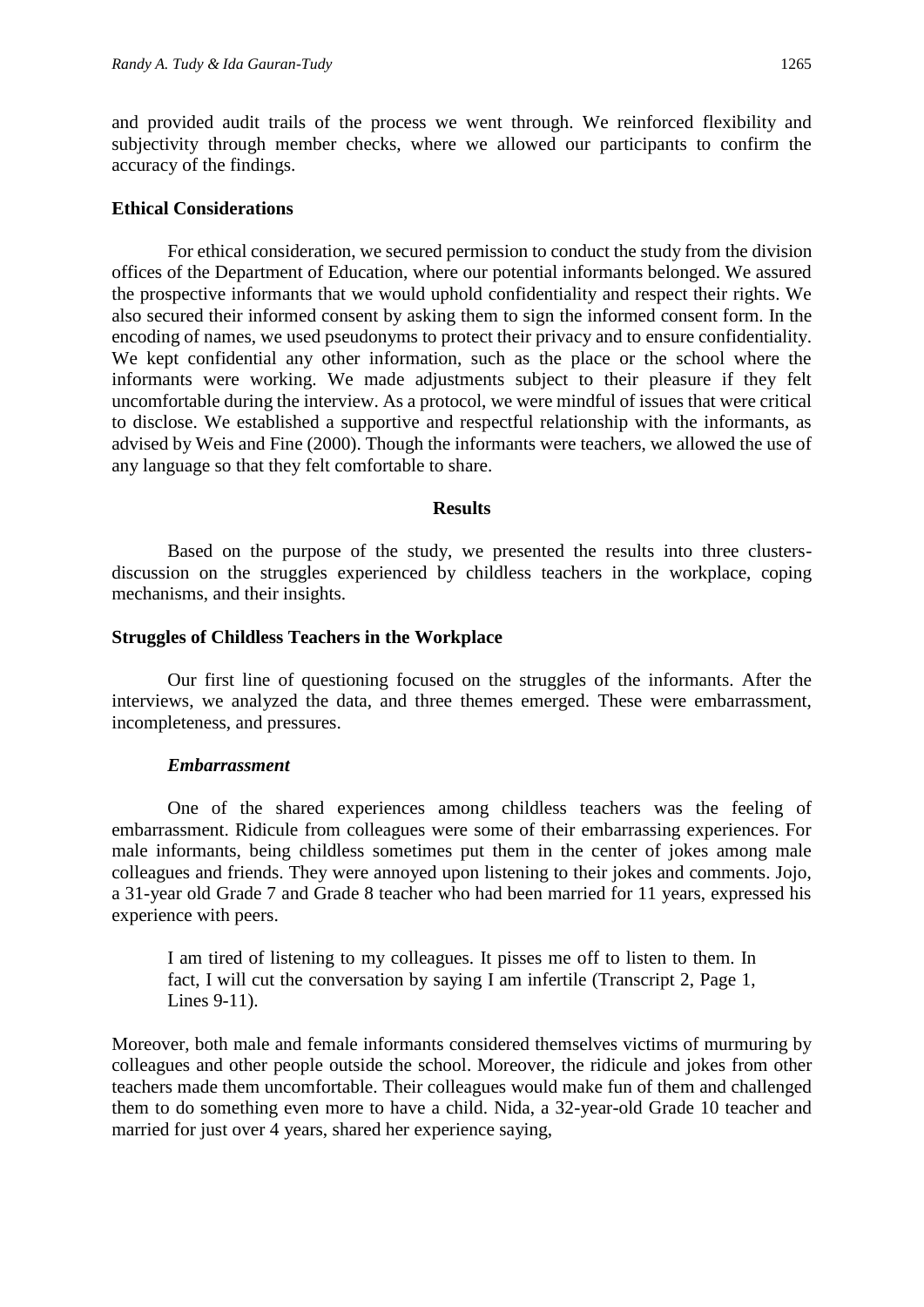Sometimes I am pressured by my colleagues. They would tease me. They said I should make it fast to have a baby. I should become pregnant soon. Even my students would tell me to have a baby. They asked why I do not have one (T1, P5, L129-131).

Based on the sharing of the informants, people, especially co-teachers, could create an embarrassing situation for childless teachers. They felt uncomfortable even if they understood their colleagues just pushed them to have a child. They felt embarrassed when their situation became the focus of the discussion. Though the jokes and comments were forms of challenges, the effect on them was disadvantageous. In short, they felt embarrassed.

#### *Incompleteness*

Childless couples looked at themselves as different from others considering the majority of couples in society have children. Since the situation of our informants was involuntary childlessness, they felt something essential was lacking in their lives. For example, Romeo, a 40-year old Grade 10 teacher who had been married for just 3 years, shared his desire to have a child.

Our life is not complete because we have no children. It will be a different life experience if we have a baby. I think it is a good feeling of having children (T3, P5, L133-134).

Our informants said they felt lonely at home when there was no one (referring to a child) to greet them. Some of them expressed a desire for a child's voice to welcome them at home, coming from work. They also provided scenarios wherein they felt incomplete. For example, during family gatherings or reunions, childless couples felt incomplete because others brought with them their children. They acknowledged something was lacking in their married life. Some of them succumbed to self-pity and felt useless. They still had the concept of the family composed of a couple with children. Zenaida, a 47- year- old Grade 4 teacher who had been married for 18 years, was even more specific in narrating her own experience.

A family is not a family without a child. It is different, awkward. Sometimes, I blamed the Lord. I want to have a child. I want to work, but it is different with no child at all. Your efforts are useless. I love my work, but it is better to have a child. Who knows by luck it will come? I always pray to God to give me a child. I am the youngest in the family, but I am the only one who is childless (T3, P2, L44-46).

The narratives of Romeo and Zenaida painted a picture of childless teachers who are still longing for a child to complete their married life. Indeed, the struggle was real for the informants. It appeared that for them having a child makes a big difference. In other words, they considered themselves incomplete without children. However, they continued to pray for the grace they had been asking for, but for the moment, they had to live a life wanting to have a child someday.

#### *Pressures*

Aside from embarrassment and incompleteness, childless couples had to hurdle the challenges brought about by their situation. All of them said there were pressures on their part.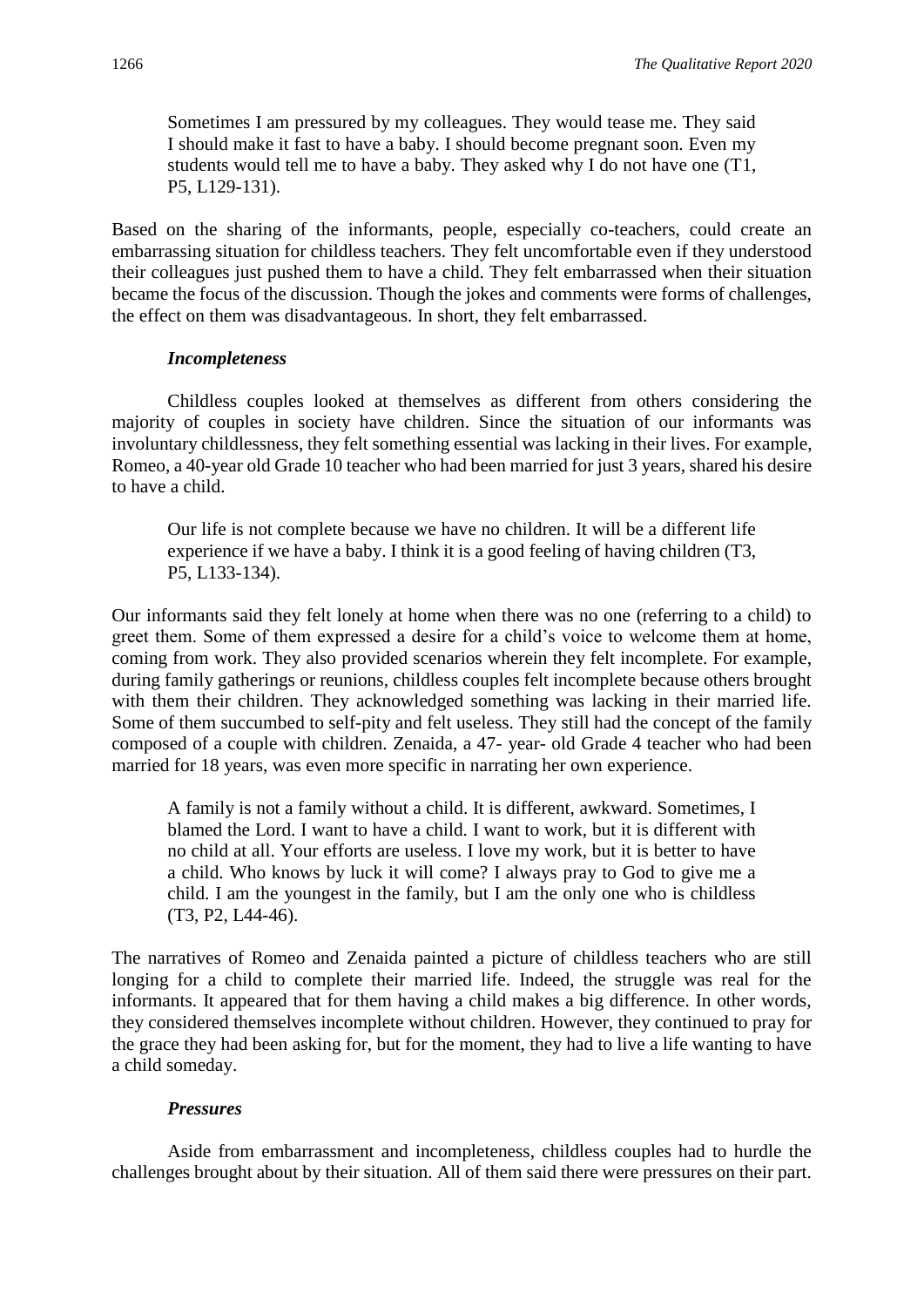These were more evident in their first 2 to 3 years in marriage when the expectation of having a child was high. In most instances, people challenged them to hurry since they were not getting younger. For instance, a 40-year-old Estelita, who was teaching Grade 7 students and had been married for 16 years already, described how people challenged her. She said,

If there are gatherings, my companions are bringing with them their babies while I have none. I have nothing to share and be proud of. Others would even say, "Oh, I already have a college student." I have nothing to say (T1, P2, L47- 49).

Others would push them to seek medical help. Some would ask if they were not jealous of seeing others with children. Of course, they were, but the pressure was mounting on their part, just hearing these questions. They also had an internal struggle. For example, when they saw children, they would wish they were their own. Moreover, the pressures were more external than internal. Their colleagues were sometimes sarcastic though they seemed like they were just joking. Linda, a 31-year-old Grade IV teacher who had been married for 6 years already, expressed her frustration this way:

Some people would pressure us to have a baby. They would ask, "when are you going to have a baby? We already have many children while you do not have one. Others (referring to me) here do not know how to do it" (T3, P3, L76-77).

The statements of Estelita and Linda manifested the kind of pressures these childless teachers went through. Those jokes or challenges from colleagues and other people put the informants in a tough situation. Indeed, pressures were their constant companion whey they were with people, especially with colleagues.

#### **Coping Mechanisms of Childless Teachers**

We asked the informants how they coped with all the challenges they experienced. After analyzing all their responses using Colaizzi's method, two emerging themes were identified. These were escapism and optimism**.**

#### *Escapism*

Childless teachers learned different strategies or coping mechanisms in dealing with their feelings and pressures from others. There were instances in school where colleagues would talk about their situation. Some offered words of advice, while others cracked jokes or gave degrading comments. In most cases, the childless teachers avoided the topic of their being childless. Antonio, a 50-year-old high school teacher who had been married for 18 years, shared his way of escaping from the comments of other people.

I just ignore them. I just laugh or ride on with their comments. I also think that I am not alone. Before, my world would seemingly collapse. However, I just think other people have no babies also (T2, P3, L89-90).

According to the informants, they instead made themselves busy with work to avoid being the subject of discussion among colleagues. Intentionally, they tried not to talk about their situation. They tried to ignore people and avoided negativities. Sometimes they responded with jokes just to escape from being the center of talks. Jojo expressed it this way when he said,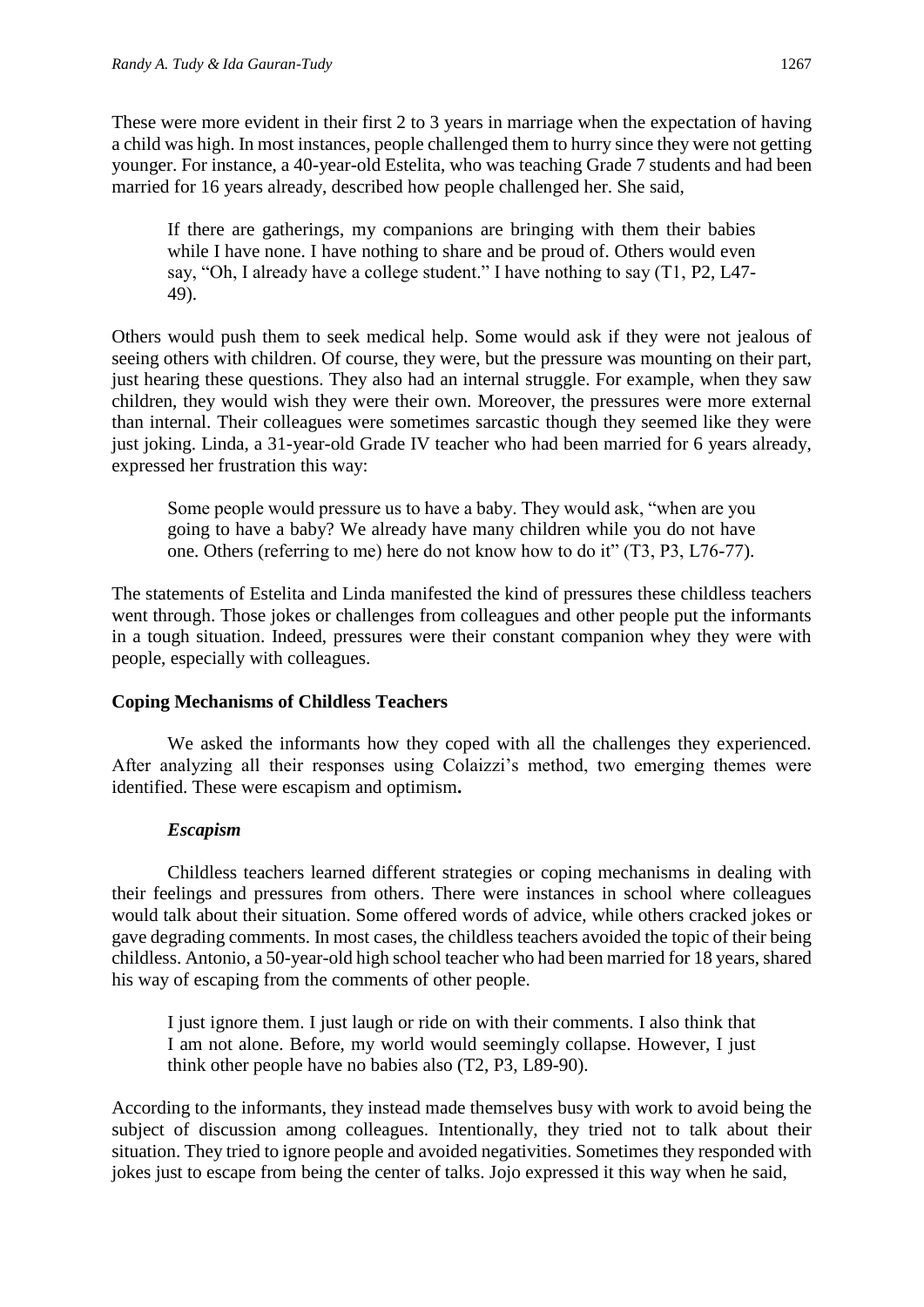I just tried to avoid being the center of discussion. I initiated jokes or discussions away from the topic. Fortunately, my experience is not the same this time, unlike before (T2, P1, L24-25).

Childless teachers managed to evade embarrassment and pressure. As expressed by Antonio and Jojo, they found ways to escape. They created mechanisms not to be talked upon or even being ridiculed. Instead of entertaining the comments and jokes, they spent their energy doing their tasks well. In other words, they would rather focus on being productive than being pressured and embarrassed.

#### *Optimism*

When informants noticed that their continuing efforts to have a child did not bear fruit after some time, most of them remained optimistic. First and foremost, they tried to stay positive. They remained hopeful. Maryjane, a 35-year-old teacher who had just been married for 3 years, shared her mindset.

I motivate myself that maybe it is not yet the right time. I avoid pressure by having positive thinking (T1, P5, L138-139).

Being childless was not a hindrance for them to be happy. They focused on their spouse. Second, most of the informants had accepted their situation as childless but remained hopeful and positive. They could not reverse the reality of the moment; however, they put their trust in God. Prayer had been their powerful weapon. For instance, Nida narrated her faith in God in this way:

Wait for God's perfect time. Do not lose hope. If it is God's will, He will give you a child. Think positive. Do not be too negative in life. Focus my time with my spouse to fill the emptiness in life. Just pray (T1, P6, L161-162).

Despite their situation, childless teachers remained optimistic. They stayed hopeful by putting their fate in God. Remaining optimistic was understandable because their situation was involuntary childlessness. They wanted to have a baby, and their strong faith in God allowed them to be optimistic. They did not lose hope that someday God would grant the desires of their hearts.

#### **Insights of Childless Teachers**

We asked the informants about their insights as childless teachers. They also shared their advice with other childless teachers. Based on their responses, the following themes emerged. These were work commitment and acceptance.

#### *Work Commitment*

Despite the struggles experienced by the Informants, they were very proud of their commitment to work. Childless teachers were the most available if there was a need to go out to faraway places for specific school-related activities. Their availability could extend beyond the responsibilities within the school premises. Antonio, when asked about the advantage of being a childless teacher, share his views, saying,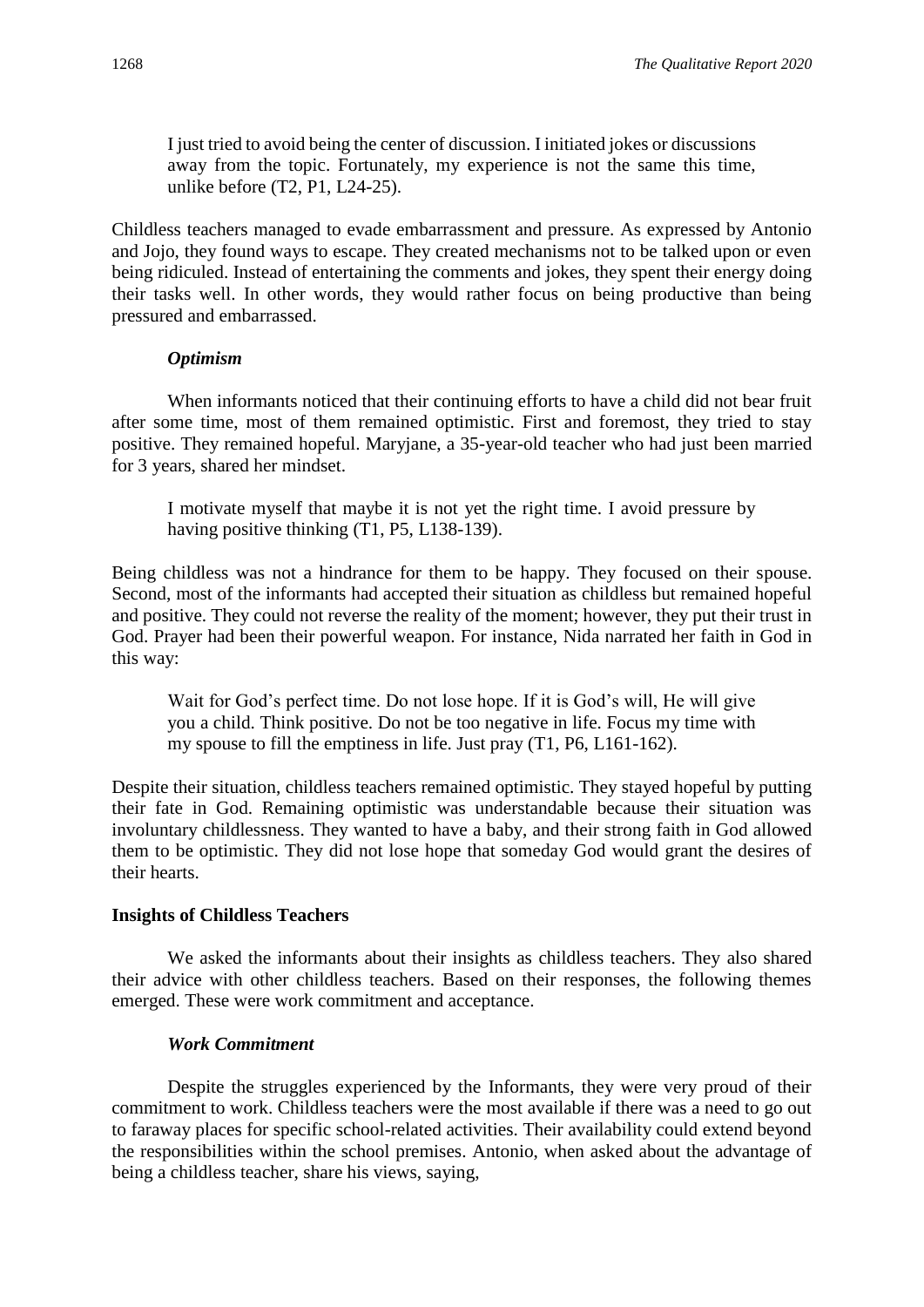There are many advantages. You can do so many things. You bring school work home and continue working. You can go anywhere. You can work easily. There is also no disturbance during work hours (T2, P4, L101-102).

Some informants explicitly articulated their commitment to the teaching profession. Because they were childless, they had fewer responsibilities in the family. Hence, bringing work at home was not a problem. They had enough time. There was less destruction at home for doing their job. For example, Estelita shared how she focused much on her job. She said,

When it comes to working, we can focus much on our students. You have more time. You have more focus on your students. My routine revolves around school, house, and church only. However, others would still insist it is better to have my own child (T1, Page 2, Lines 39-40).

Just like what Antonio and Estelita had shared, childless teachers showed how committed they were in their teaching profession. Their commitment was synonymous with the luxury of time since they did not have many responsibilities at home, particularly in taking care of children. They were available for extra work needed by the school. Thus, they had more time and energy to focus on their teaching vocation.

#### *Acceptance*

We also asked the informants what suggestions they could give to other childless couples who are also teachers like them. The very first thing they shared was the need for acceptance of their situation. They suggested for other childless teachers to be positive and happy with what they have instead of looking at themselves as different from others. They needed to accept that they only have each other as couples instead of worrying about not having a child. Hence, they had to accept the reality and to focus on building a harmonious relationship by spending quality time with each other. For example, Nora, a 35-year old Grade 6 teacher, married for 7 years, shared her advice to other childless couples.

Strengthen your relationship with your husband. Being childless is not a problem at all. You have to accept that most people will have children (T3, Page 8, Lines 231-233).

Moreover, as part of acceptance, they pointed out the importance of faith in God. Since all of them still wanted to have a child while at the same time accepting their current situation, they put their trust in God for a miracle or for the guidance of living as childless couples. Eight of the respondents (Nora, Zenaida, Antonio, Estelita, Nida, Jojo, Nida, and Romeo) mentioned God in relation to their situation. In saying that other childless teachers need to accept and to put their faith in God, Jojo put it this way:

Live as a childless teacher. If this is what God has given, then accept it. If you carry it as a problem and then react negatively, the job will be affected (T2, Page 2, Line 40).

From the sharing of Nora, Jojo, and other informants, acceptance was a key to finding meaning in their lives despite their situation. Their suggestion to other childless teachers to find happiness was an expression of acceptance. Moreover, their faith in God was the fountain of strength for acceptance and happiness.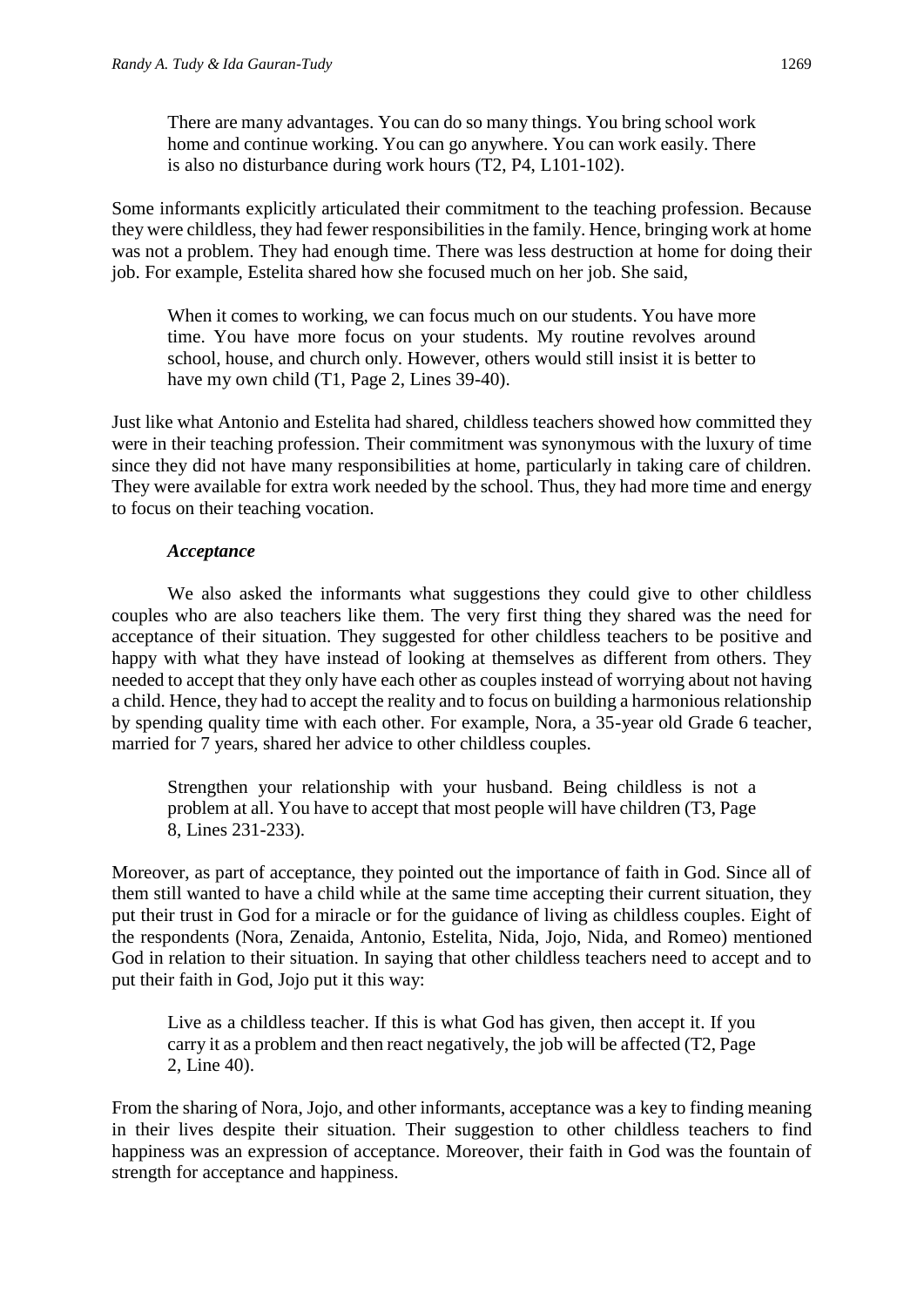#### **Discussion**

Interviewing the informants was not only fulfilling as a couple-researchers. It was also a source of enlightenment for us. We learned a lot from their sharing, such as how they handled the pressures. We also learned from their insights, particularly about remaining committed and effective in their works as teachers. Indeed, our journey with childless teachers opened a lot of insights and learning both as a childless couple and professional teachers. Their struggles, coping mechanisms, and insights were pieces of information for us, for other childless teachers, and society in general.

Childlessness is a global phenomenon, and it is growing in the Philippines. With insufficient attempts to study this phenomenon in the country, this study provided a glimpse of the lived experiences and insights of childless Filipino teachers. Being childless was not a comfortable journey for these teachers. They identified their struggles of embarrassment, incompleteness, and pressures. Culturally, the pressure was real. Parenthood for Filipinos was a "natural outcome of marriage" (Medina, 2001, p. 193). Hence, producing offspring created pressures for married couples. Understandably, childless Filipino couples experienced different struggles. These were not new since couples in other countries did have similar experiences. Childless women, for instance, experienced depression and other psychological challenges because of societal pressures due to childlessness (Batool & De Visser, 2016; Doyle & Carballedo, 2014; Onat & Beji, 2012). These childless Filipino teachers, though not articulating psychological effects, still shared the same sentiments brought about by the pressures from society, particularly from among their colleagues and family members.

Incapable of conceiving a child was not only burdensome but traumatic as well. It was where embarrassment, incompleteness, and pressures came in as experienced by the informants. Several studies showed how childless couples struggled to cope with the pressures. For example, childless people are stereotyped (Chancey & Dumais, 2009), misunderstood (Rich et al., 2011) and alienated (Rouchou, 2013; Tabong & Adongo, 2013). Some people question their manhood (Thomas, 2018). Nevertheless, both male and female childless individuals continue to withstand the storms of living normally because their acceptance in the society seemed to be an uphill battle, especially if one is a Filipino with so much expectation from society.

On the one hand, childless women informants felt the pressure with negative consequences. A study among South African women indicated that they experienced emotional turmoil as expressed in their disbelief, anger, and frustration. To cope with being embarrassed or pressured, these women subjected themselves to isolation or social withdrawal (Pedro, 2014), an act that led to lower social integration (Daibes, Safadi, Athamneh, Anees, & Constantino, 2018). Likewise, our informants showed the tendency to distance themselves from people. However, these negative experiences could affect their physical and mental health. In Australia, a study revealed a statistically significant finding of childless women having poorer health, vitality, social functioning, and mental health (Graham, Hill, Shelley, & Taket, 2011). Moreover, these struggles sometimes affect the whole fabric of childless women. The inability to conceive a child has a significant impact on women's self-identity (Greil  $\&$ Johnson, 2014). Thus, childless women continue to suffer physical and psychological problems.

On the other hand, men informants shared similar struggles. They were more embarrassed when they were with peers or groups of friends. Their experience is not far from other childless men. Pujari and Unisa (2014) discovered that they were expected recipients of taunts and sarcastic comments, which has a negative psychological impact. A study among 24 European countries found an association between childlessness and worsening psychological well-being for men respondents (Huijts, Kraaykamp, & Subramanian, 2011). Other studies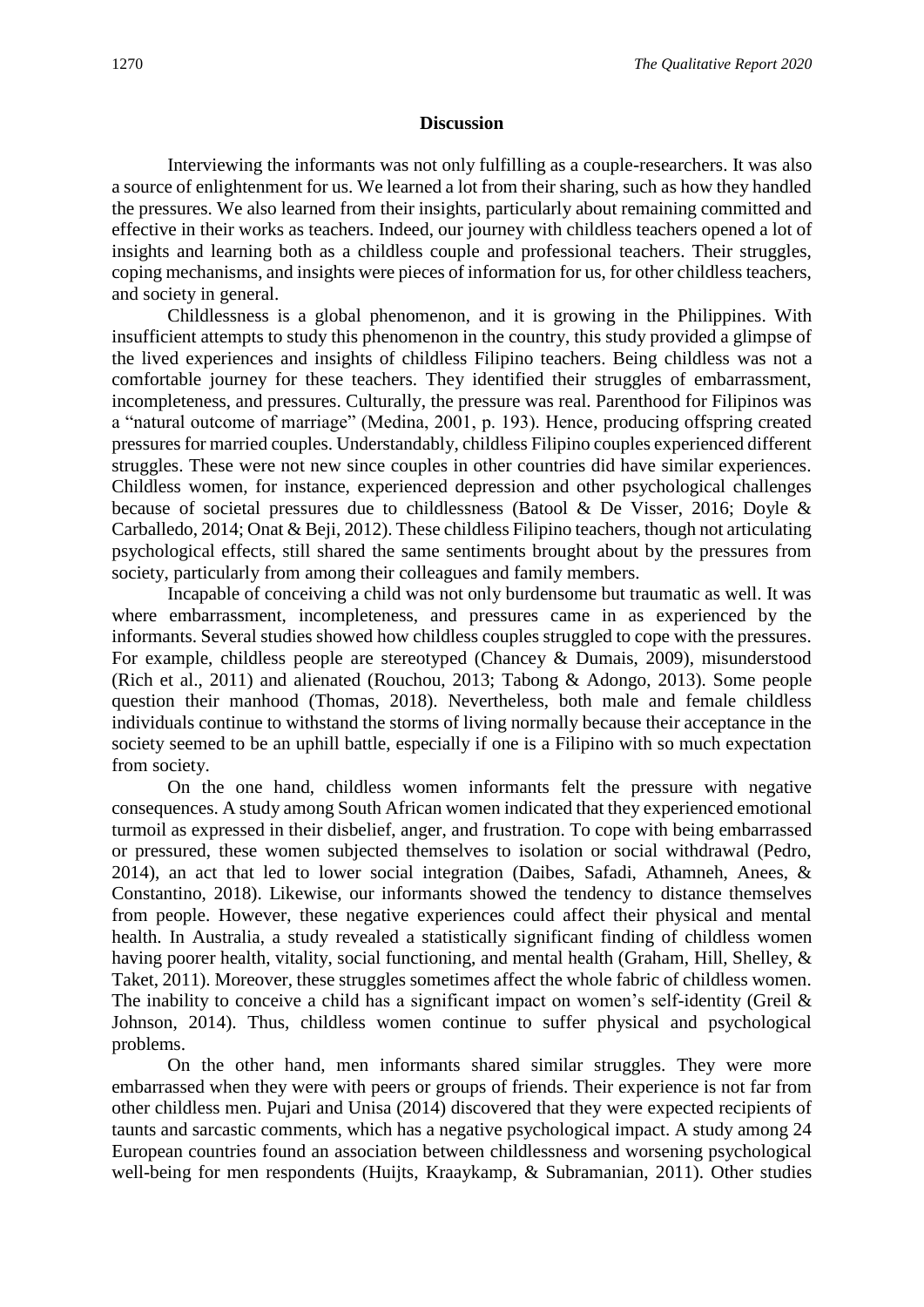found childlessness could even lead to depression, anxiety, and other health problems (Lechner, Bolman, & van Dalen, 2007), and possibly worse for couples who had unhealthy relationships.

Moreover, childless men have greater risks of having physical and mental problems than women (Keizer & Ivanova, 2017). If they succumb to pressures, coupled with embarrassment and incompleteness, it could affect their mental and physical well-being. Eventually, it could also affect their teaching job. In the Philippines, childless individuals suffer more because of cultural expectations. In contrast, for countries with more tolerant norms, the psychological effect is less (Huijts et al., 2011).

Facing pressures and avoiding being caught up in negative feelings, we found interesting responses from the informants. They resorted to some forms of escapism or diversionary tactics. They looked for ways to escape from embarrassment and pressures by doing additional work. Childless couples managed to handle themselves in situations where they were very vulnerable despite the embarrassment, feeling of incompleteness, and pressures. They tried diverting topics when they became the center of the discussion. Goffman (1963), in his theory of stigma, explained what he called *social deviance* wherein the stigmatized individuals began distancing themselves from the stigmatizing community (Carnevale, 2007). They developed coping mechanisms, which were not only important but also necessary for them to avoid the adverse emotional and mental effect.

The informants had their ways of cutting the conversation like what Park (2002) called identity substitution. In her study among 22 childless individuals, Park (2002) found some of them would cut the conversation by simply telling others they could not possibly conceive a child. The informants also found other ways to avoid pressures and embarrassment, which was similar to women of other nationalities. As reported by Pedro (2014), women had other forms of escapism, such as shopping, extending work hours, taking more time to sleep, or resorting to anything that kept them busy. In other words, forced either by circumstance or simply by a personal decision, childless Filipino teachers in this study found ways to escape pressures and embarrassment.

Aside from escapism, the childless teachers were optimistic as one of their coping strategies. Filipinos are known for their deep spirituality (Abe-Kim, Gong, & Takeuchi, 2004; Hermannsdóttir & Ægisdóttir, 2016; Lagman, Yoo, Levine, Donnell, & Lim, 2014; Yalung, 2010). Since childlessness was involuntary for the informants, they were still hoping to have a child someday. A study affirmed this notion and added that childless women put their faith in God as a coping mechanism whenever they were stressed (Sharma, Subedi, Rai, & Upreti, 2015). We found it inspiring because even our female informant who had been married for 18 years was still praying for a child. Her situation is similar to those involuntary childless individuals who remain optimistic despite long years of infertility (Van Balen & Trimbos-Kemper, 1995). Thus, the hope of childless people remains high, coupled with their faith in God.

Surprisingly, very few of the informants were serious in getting counseling or medical help. They needed somebody to help them. According to Read et al. (2014), childless individuals need proper guidance when undergoing infertility treatment. If there is a wide dissemination of accurate information, medical help could be a significant factor for those childless couples, including the informants of this study to consider medical help.

Aside from their struggles and coping mechanisms, we were able to source out rich data from their insights and suggestions to other childless individuals and the academe in general. They were all in agreement with their availability and commitment to the teaching profession. Being childless was not a hindrance to their profession. Aside from the pressures from colleagues, most of their difficulties were mostly outside the classroom. They were happy to share that they were more available about their teaching profession. Not having huge responsibilities at home was an expected positive consequence. They had more time and energy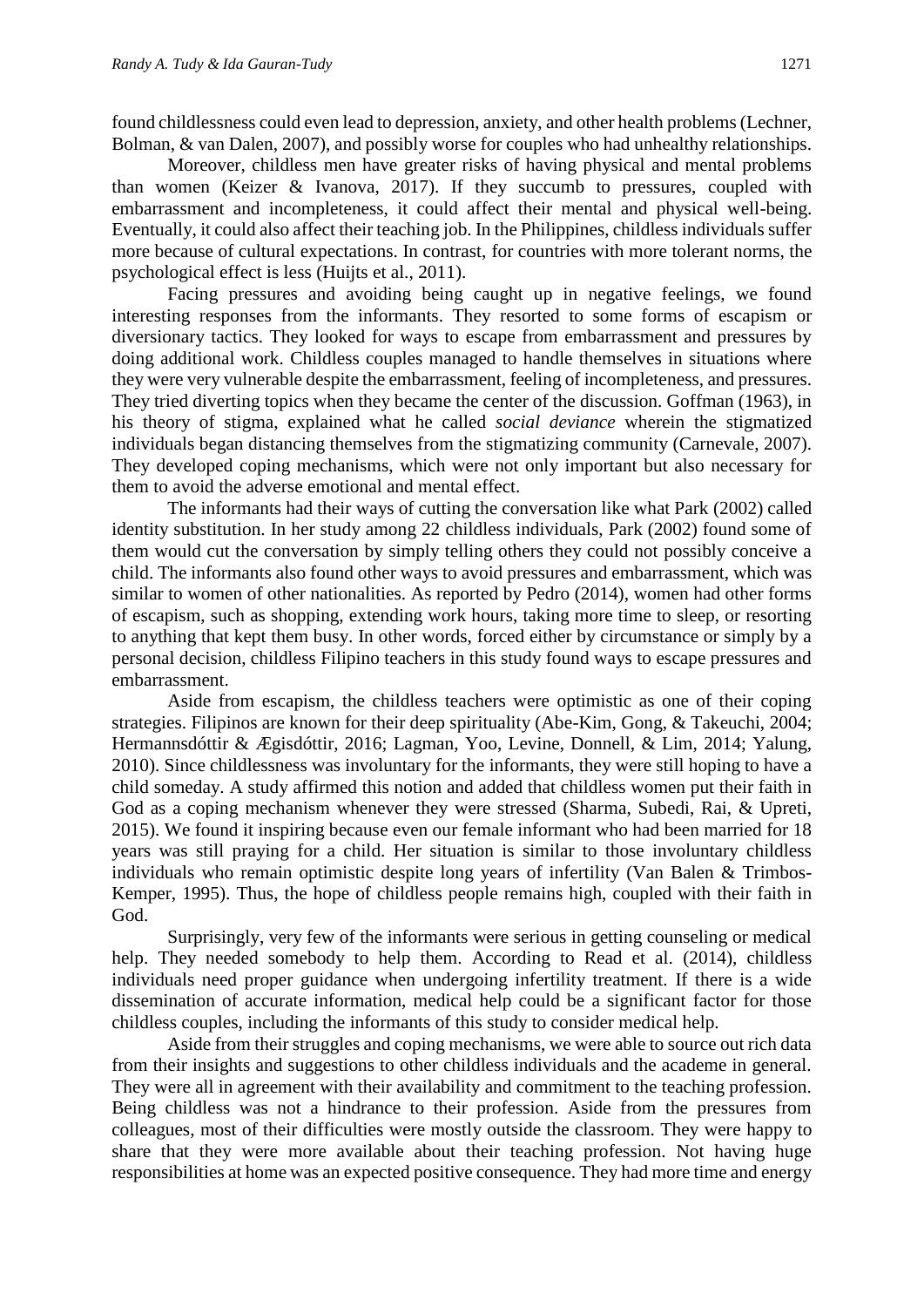to advance their professional services. Hence, it is good to look at the brighter side of childlessness, specifically on the contribution of childless people to their families and society as a whole (Albertini & Kohli, 2009). Several studies found they were more generous to others as compared to those with children (Albertini & Kohli, 2009; Pollet & Dunbar, 2008; Tanskanen, 2015). In the case of the childless Filipino teachers, they poured out their availability and commitment to their chosen career. Without much research on childless teachers, this study could add to the body of literature as regards the affirmative contribution of childless teachers to the teaching profession.

Though the informants did not categorically say they were good teachers, their availability to do other tasks given by their superior was a clear advantage on the part of the latter. Childless teachers had more time to perform other tasks aside from teaching in the classroom because they had fewer responsibilities at home. Also, their commitment to their teaching profession could be an added value to their careers. Unquestionably, it could benefit the school, especially the students under their care.

Despite their strong desire to have a child, the informants were humble enough to accept the reality, but at the same time remaining positive about their situation. Being positive is one attitude among childless people (Koropeckyj-Cox & Pendell, 2007a), especially among women (Koropeckyj-Cox &Pendell, 2007b). Though this is difficult for involuntary childless individuals, they have no better option but to accept and to remain positive of their situation and to manage their emotions well (Hämmerli, Znoj, & Berger, 2010).

Happiness is one of the motivations of childless couples why they desire to have a child (Van Balen & Trimbos-Kemper, 1995). However, not having one should not be the reason not to be happy. It is one of the insights of the informants, as well as their advice to other childless couples. Filipinos are known to be happy people (SiokKuan & Jiuan, 2011), and in the case of our informants, this trait becomes an advantage. Happiness begins with acceptance. The informants accentuated this to encourage other childless couples to live a normal life. In a study among voluntary childless couples, Ramu (1984) found them having higher marital happiness compared to couples with children (CWC). Essentially, it would really depend on how childless couples looked at life from a positive stance.

#### **Implications of the Study**

The findings of the study are essential pieces of information for childless teachers. School administrators may maximize childless teachers' availability and commitment to their profession. They can channel the energies of these teachers to be more productive in school. For other stakeholders in the academe, especially co-teachers, they may consider supporting these childless teachers by not causing much pressure on the latter.

The findings of the study are also a good source of information for students. Teachers can teach them about this phenomenon to make them understand that childless teachers live a normal life. It is neither a loss nor a curse to be in their situation. In addition, students could learn about commitment and availability in doing one's job. Furthermore, the findings could be useful for teachers to educate values to the students, especially regarding respect, acceptance, optimism, gratitude, commitment, and faith in God.

The strengths of this study are more on the sincerity of the informants, their new outlook on the world of childless Filipino teachers, and their suggestions to other childless individuals and society as a whole. This study not only widens our understanding of the lives of the informants but also opens other areas of interest to dig deeper into the world of childless Filipino teachers and that of other nationalities.

However, we recognize some limitations, like our bias, being a childless couple, as a methodological limitation, although we really tried to observe the protocols of a descriptive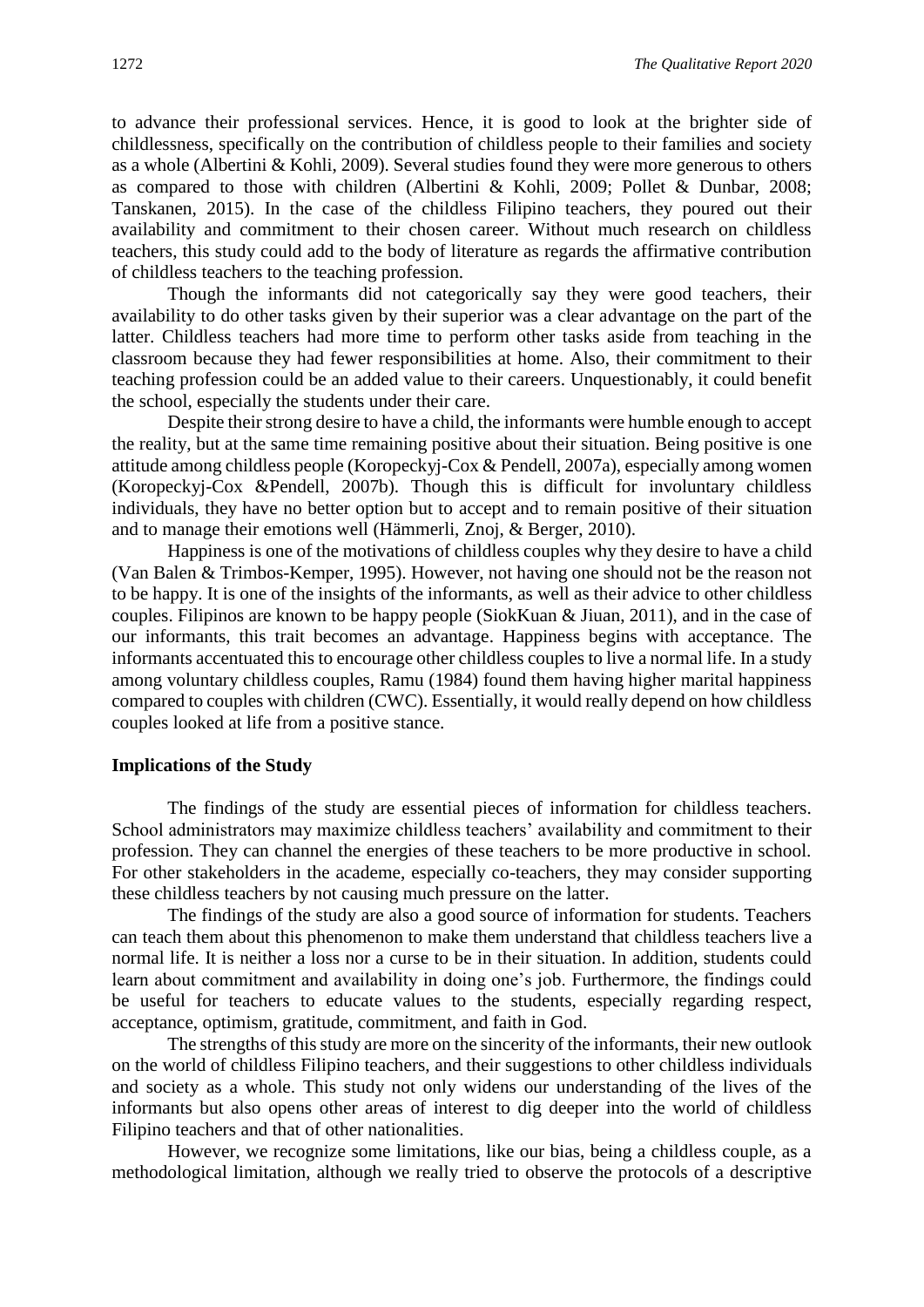phenomenological approach. It is important that we recognize this limitation because, in phenomenological research, the investigator must be transparent, including their biases (Janesick, 2011). Also, we are not able to show, based on the responses of the informants, how childlessness affects their dealings with children in school. Given this limitation, an investigation on whether teachers having children differ the way they handle students compared to those teachers without children could be good research to be undertaken in the future. Also, an in-depth study on people's perceptions and reactions towards childless couples could be another interesting topic that would paint a bigger picture of understanding this phenomenon. Lastly, this study does not make a comparison of the experiences between men and women, something that could also be worthy of consideration for future research.

#### **Final Remarks**

This study highlights the struggles, coping mechanisms, and insights of Filipino childless teachers. The findings describe their struggles of embarrassment, incompleteness, and pressures from co-teachers and family members. However, optimism and escapism are their best coping mechanisms. They continue performing their school tasks despite societal pressures. They consider being childless a plus factor in terms of work commitment and economic advantage. They even advise other childless teachers to have a sense of acceptance of their situation. The results of the study may serve as an inspiration to other childless educators. Thus, not having a child is not the end of the world for childless teachers. It is a challenge and a way of life they are supposed to live as God wills it. Finally, we are positive that the findings would not mainly benefit the informants, but also other childless couples and other professionals, inside or outside of the academic milieu. They might consider their pieces of advice and insights to continue living a happy married life while at the same time being committed and effective in their work.

#### **References**

- Abe-Kim, J., Gong, F., & Takeuchi, D. (2004). Religiosity, spirituality, and help-seeking among Filipino Americans: Religious clergy or mental health professionals? *Journal of Community Psychology*, *32*(6), 675-689.
- Agerbo, E., Mortensen, P. B., & Munk-Olsen, T. (2012). Childlessness, parental mortality and psychiatric illness: A natural experiment based on in vitro fertility treatment and adoption. *Journal of Epidemiology & Community Health*, *67*(4), 374-376.
- Albertini, M., & Kohli, M. (2009). What childless older people give: Is the generational link broken? *Ageing & Society*, *29*(8), 1261-1274.
- Batool, S. S., & de Visser, R. O. (2016). Experiences of infertility in British and Pakistani women: A cross-cultural qualitative analysis. *Health Care for Women International*, *37*(2), 180-196.
- Baudin, T., de la Croix, L. C., & Gobbi, P. E. (2015). Fertility and childlessness in the United States. *The American Economic Review, 105*(6), 1852-1882,
- Brooks, C. (2019). Meaning-making among intentionally childless women*. International Journal of Transpersonal Studies, 38*(1), 1-14.
- Buchanan, A., & Rotkirch, A. (Eds.). (2013). *Fertility rates and population decline: No time for children?* London, UK: Palgrave Macmillan.
- Cain, M. (2013). *The childless revolution*. New York, NY: Diversion Books.
- Carmichael, G. A., & Whittaker, A. (2007). Choice and circumstance: Qualitative insights into contemporary childlessness in Australia. *European Journal of Population, 23*(2), 111- 143.<http://dx.doi.org/10.1007/s10680-006-9112-4>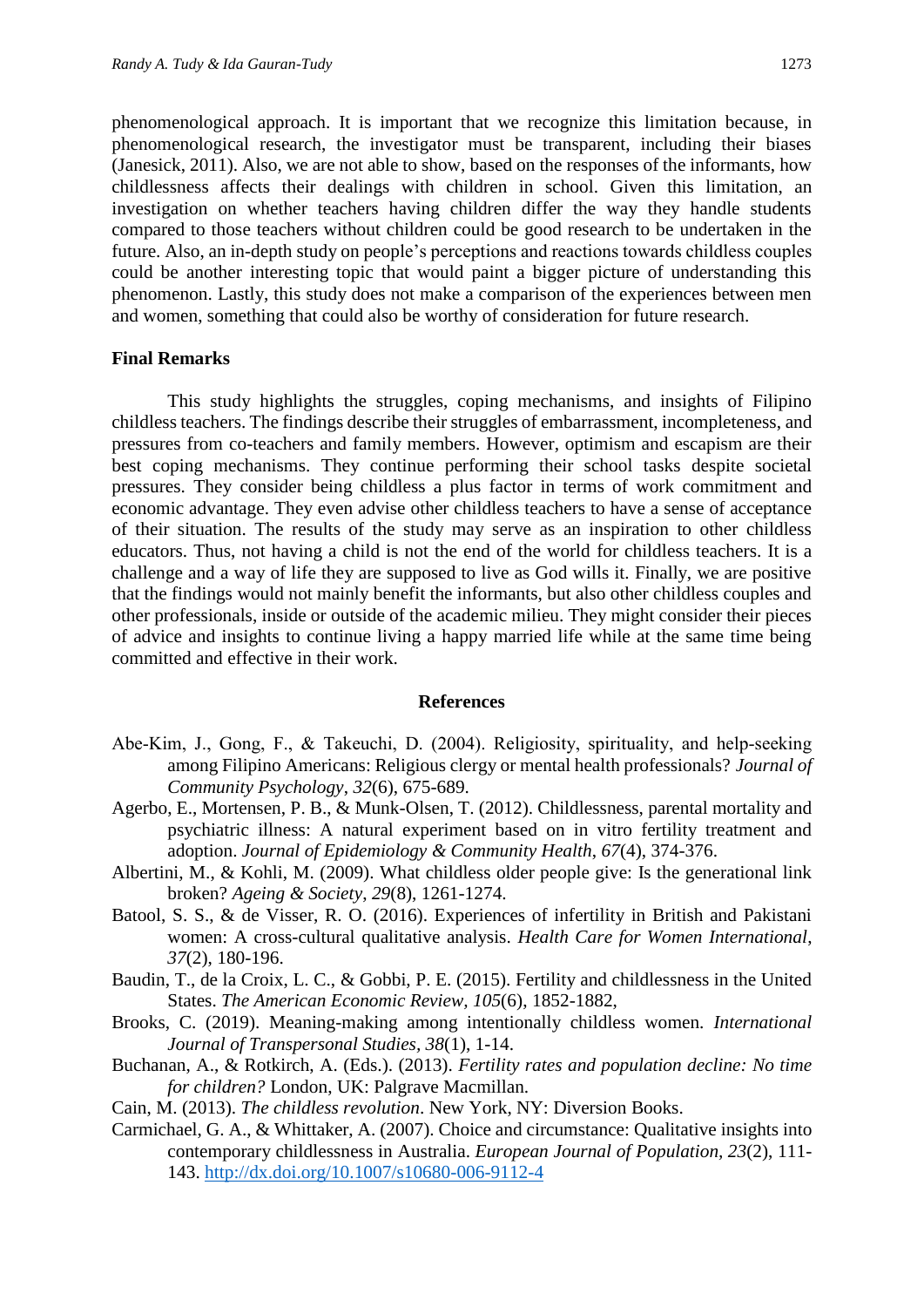- Carnevale, F. A. (2007). Revisiting Goffman's *Stigma*: The social experience of families with children requiring mechanical ventilation at home. *Journal of Child Health Care*, *11*(1), 7-18.
- Chancey, L., & Dumais, S. (2009). Voluntary childlessness in marriage and family textbooks, 1950-2000. *Journal of Family History*, *34*(2), 206-223.
- Childfree by Choice. (2015, October 5). *Tehelka.*  <https://search.proquest.com/docview/1718859334?accountid=37714>
- Colaizzi, P. F. (1978). Psychological research as the phenomenologist views it. In R. Valle & M. King (Eds.), *Existential phenomenological alternatives in psychology* (pp. 48-71). Oxford University Press.
- Concepcion, M., & de Guzman, E. (1981). *To have or not to have: Perspective of three generations on the value of children.* Quezon City, Philippines: University of the Philippines Institute.
- Creswell, J. (2007). *Qualitative Inquiry and research design: Choosing among five approaches*. Thousand Oaks, CA: Sage.
- Creswell, J. W., & Plano Clark, V. L. (2011). *Designing and conducting mixed methods research* (2<sup>nd</sup> ed.). Thousand Oaks, CA: Sage.
- Daibes, M. A., Safadi, R. R., Athamneh, T., Anees, I. F., & Constantino, R. E. (2018). 'Half a woman, half a man; that is how they make me feel': A qualitative study of rural Jordanian women's experience of infertility. *Culture, Health & Sexuality*, *20*(5), 516- 530.
- Dhar, R. L. (2013). Lived experiences of childless couples: A phenomenological study from the Indian rural context. *Marriage & Family Review*, *49*(4), 265-283.
- Doyle, M., & Carballedo, A. (2014). Infertility and mental health. *Advances in Psychiatric Treatment*, *20*(5), 297-303.
- Dykstra, P., & Keizer, R. (2009). The wellbeing of childless men and fathers in mid-life. *Ageing and Society, 29*(8), 1227-1242.<http://dx.doi.org/10.1017/S0144686X08008374>
- Fiori, F., Rinesi, F., & Graham, E. (2017). Choosing to remain childless? A comparative study of fertility intentions among women and men in Italy and Britain. *European Journal of Population, 33*(3), 319-350.<http://dx.doi.org/10.1007/s10680-016-9404-2>
- Giorgi, A. (2007). Concerning the phenomenological methods of Husserl and Heidegger and their application in psychology. *Collection du Cirp*, *1*(1), 63-78.
- Giorgi, A. P. & Giorgi, B. M. (2003). The descriptive phenomenological method. In P. M. Camic, J. E. Rhodes, & L. Yardley (Eds.), *Qualitative research in psychology: Expanding perspectives in methodology and design* (pp. 243-273). American Psychological Association.
- Gobbi, P. E. (2013). A model of voluntary childlessness. *Journal of Population Economics, 26*(3), 963-982. [http://dx.doi.org/10.1007/s00148-012 0457-1](http://dx.doi.org/10.1007/s00148-012%200457-1)
- Goffman, E. (1963) *Stigma: Notes on the management of spoiled identity*. Upper Saddle River, NJ: Prentice-Hall.
- González, M. J., & Jurado-Guerrero, T. (2006). Remaining childless in affluent economies: A comparison of France, West Germany, Italy and Spain, 1994-2001. *European Journal of Population, 22*(4), 317-352.<http://dx.doi.org/10.1007/s10680-006-9000-y>
- Graham, M. L., Hill, E., Shelley, J. M., & Taket, A. R. (2011). An examination of the health and wellbeing of childless women: A cross-sectional exploratory study in Victoria, Australia. *BMC Women's Health*, *11*(47), 1-24.
- Greil, A., & Johnson, K. (2014). Gender attitudes: Infertility. In W. C. Cockerham (Ed.), *The Blackwell encyclopedia of health and society* (pp. 589- 594). Oxford, UK: Blackwell.
- Guba, E. (1981). Criteria for assessing the trustworthiness of naturalistic inquiries. *Educational Communication and Technology Journal, 29*(2), 75–91.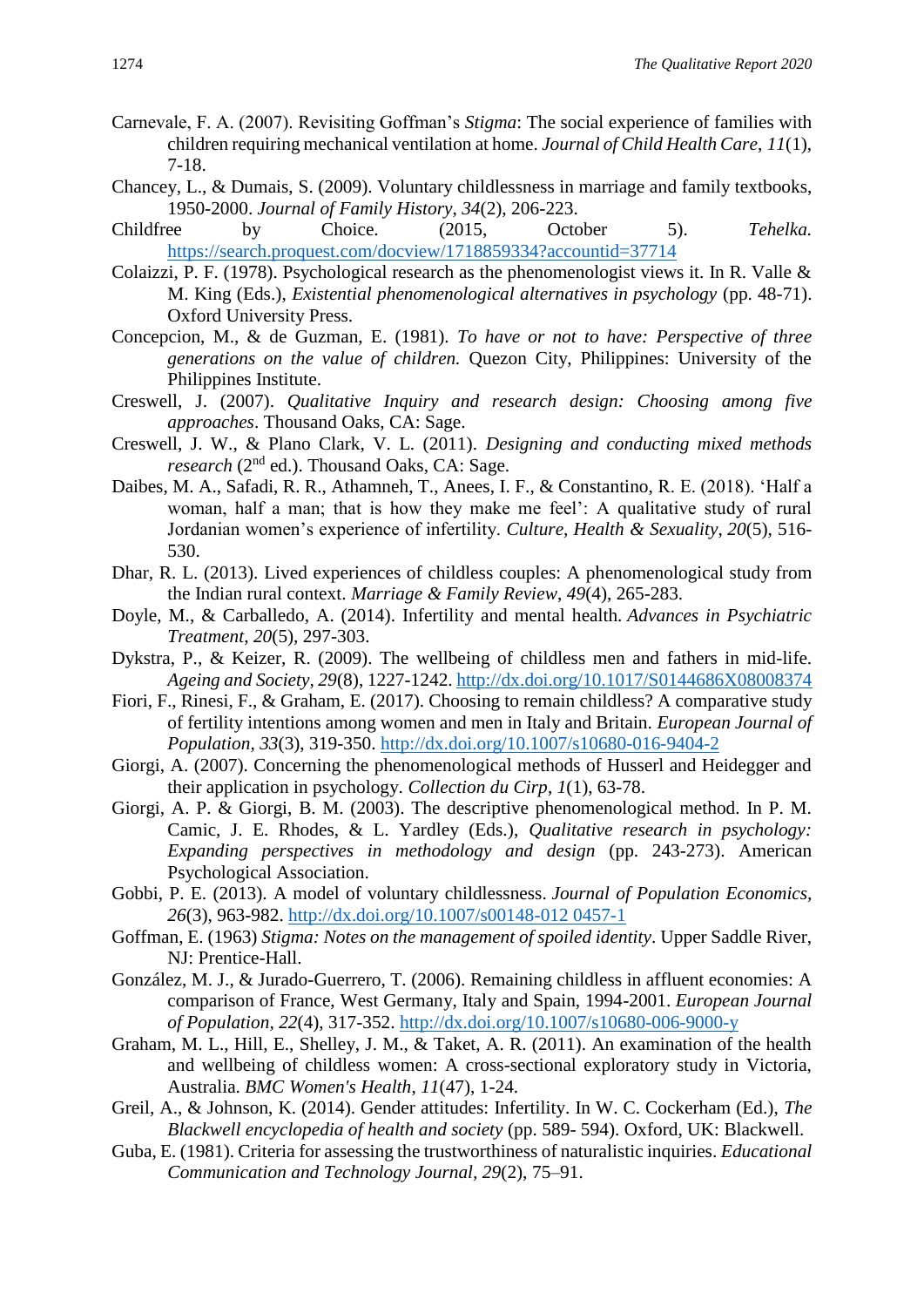- Hämmerli, K., Znoj, H., & Berger, T. (2010). What are the issues confronting infertile women? A qualitative and quantitative approach. *The Qualitative Report*, *15*(4), 766-782. <https://nsuworks.nova.edu/tqr/vol15/iss4/1>
- Hermannsdóttir, B. S., & Ægisdóttir, S. (2016). Spirituality, connectedness, and beliefs about psychological services among Filipino immigrants in Iceland. *The Counseling Psychologist*, *44*(4), 546-572.
- Houseknecht, S. K. (1987). Voluntary childlessness. In M. B. Sussman & S. K. Steinmetz (Eds.), *Handbook of marriage and the family* (pp. 369-395). New York, NY: Springer.
- Huijts, T., Kraaykamp, G., & Subramanian, S. V. (2011). Childlessness and psychological well-being in context: A multilevel study on 24 European countries. *European Sociological Review*, *29*(1), 32-47.
- Janesick, V. J. (2011). "*Stretching" exercises for the qualitative researcher* (3<sup>rd</sup> ed.). Thousand Oaks, CA: Sage.
- Jeffries, S., & Konnert, C. (2002). Regret and psychological well-being among voluntary and involuntary childless women and mothers. *International Journal of Aging and Human Development, 54*(2), 89–106.
- Johnson, B., & Christensen, L. (2008)*. Educational research: Quantitative, qualitative, and mixed approaches* (3rd ed.)*.* Sage.
- Kane, J. B. (2013). A closer look at the second demographic transition in the US: Evidence of bidirectionality from a cohort perspective (1982–2006). *Population Research and Policy Review*, *32*(1), 47-80.
- Keizer, R., Dykstra, P. A., & Poortman, A. R. (2011). Childlessness and norms of familial responsibility in the Netherlands. *Journal of Comparative Family Studies*, *42*(4), 421- 438.
- Keizer, R., & Ivanova, K. (2017). What's a (childless) man without a woman? The differential importance of couple dynamics for the wellbeing of childless men and women in the Netherlands. In M. Kreyenfeld & D. Konietzka (Eds.), *Childlessness in Europe: Contexts, causes, and consequences* (pp. 313-330). New York, NY:Springer.
- Kelly, M. (2009). Women's voluntary childlessness: A radical rejection of motherhood? *Women's Studies Quarterly, 37*(3), 157-172. <https://search.proquest.com/docview/233648100?accountid=37714>
- Köppen, K., Mazuy, M., & Toulemon, L. (2017). Childlessness in France. In M. Kreyenfeld & D. Konietzka (Eds.), *Childlessness in Europe: Contexts, causes, and consequences* (pp. 77–95). New York, NY: Springer International [http://dx.doi.10.1007/978-3-319-](http://dx.doi.10.1007/978-3-319-44667-7_4) [44667-7\\_4](http://dx.doi.10.1007/978-3-319-44667-7_4)
- Koropeckyj-Cox, T., & Pendell, G. (2007a). Attitudes about childlessness in the United States: Correlates of positive, neutral, and negative responses. *Journal of Family Issues, 28*(8), 1054-1082.
- Koropeckyj-Cox, T., & Pendell, G. (2007b). The gender gap in attitudes about childlessness in the United States. *Journal of Marriage and Family, 69*(4), 899-915.
- Kreyenfeld, M., & Konietzka, D. (2017). Analyzing childlessness. In *Childlessness in Europe: Contexts, causes, and consequences* (pp. 3-15). New York, NY: Springer International Publishing.
- Kumar, K. (1989). *Conducting key informant interviews in developing countries*. AID Program Design and Evaluation Methodology Report No. 13, Agency for International Development.
- Lagman, R. A., Yoo, G. J., Levine, E. G., Donnell, K. A., & Lim, H. R. (2014). "Leaving it to god" religion and spirituality among Filipina immigrant breast cancer survivors. *Journal of Religion and Health, 53*(2), 449-460. [http://dx.doi.org/10.1007/s10943-012-](http://dx.doi.org/10.1007/s10943-012-9648-z) [9648-z](http://dx.doi.org/10.1007/s10943-012-9648-z)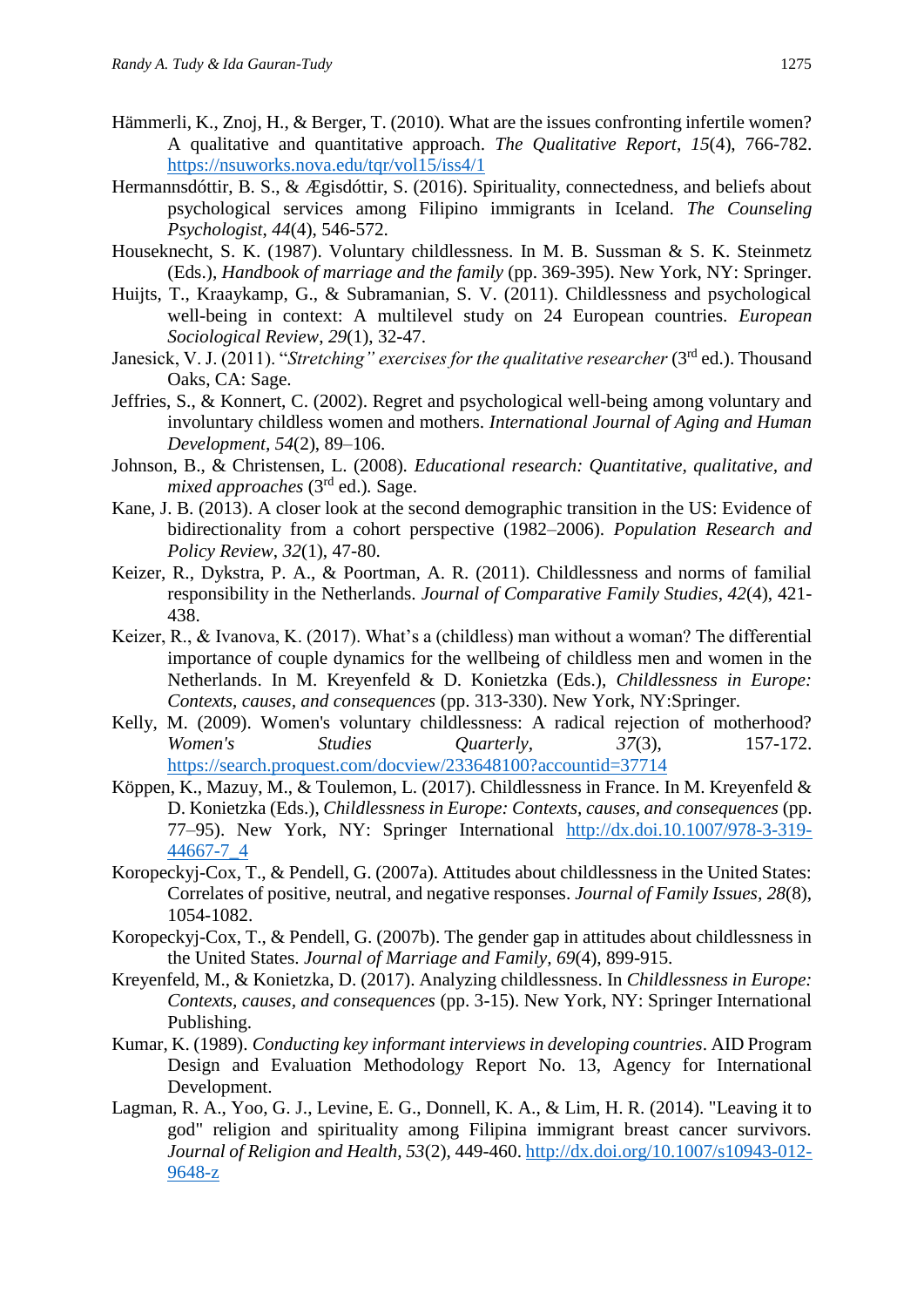- Lechner, L., Bolman, C., & van Dalen, A. (2007). Definite involuntary childlessness: Associations between coping, social support and psychological distress. *Human Reproduction, 22*(1), 288-294.
- Lesthaeghe, R. (2010). The unfolding story of the second demographic transition. *Population and Development Review, 36*(2), 211-251.
- Livingston, G. (2015). Family size among mothers. *Pew Research Center*. <http://www.pewsocialtrends.org/2015/05/07/childlessness/>
- Llewellyn, d. (2019). Voluntary childlessness and Christianity: Rejecting the selfish other. *Modern Believing*, *60*(2), 147-156.
- Medina, B. (2001). *The Filipino family.* Quezon City, Philippines: The University of the Philippines Press.
- Merriam, S. (1998). *Qualitative research and case study applications in education*. San Francisco, CA: Jossey-Bass.
- Merz, E., & Liefbroer, A. C. (2012). The attitude toward voluntary childlessness in Europe: Cultural and institutional explanations. *Journal of Marriage and Family, 74*(3), 587- 600.
- Mills, M., Rindfuss, R., McDonald, P., & Velde, E. (2011). Why do people postpone parenthood? Reasons and social policy incentives. *Human Reproduction Update*, 17(6), 848-860.
- Morse, J. M. (1994). Designing funded qualitative research. In N. K. Denzin & Y. S. Lincoln (Eds.), *Handbook of qualitative research* (2nd ed., pp. 220-235). Thousand Oaks, CA: Sage.
- Morse, J., Barrett, M., Mayan, M., Olson, K., & Spiers, J. (2002). Verification strategies for establishing reliability and validity in qualitative research. *International Journal of Qualitative Methods*, *1*(2), 13-22.
- Moustakas, C. E. (1990). *Heuristic research: Design, methodology, and applications.* Thousand Oaks, CA: Sage.
- Nahar, P., & Richters, A. (2011). Suffering of childless women in Bangladesh: The intersection of social identities of gender and class. *Anthropology & Medicine*, *18*(3), 327-338.
- Nelson, K., Kushlev, K., English, T., Dunn, E., & Lyubomirsky, S. (2013). In defense of parenthood: Children are associated with more joy than misery. *Psychological Science, 24*(1), 3.
- Ngoshi, H. T., & Mutekwa, A. (2013). The female body and voice in audiovisual political propaganda jingles: The Mbare Chimurenga Choir women in Zimbabwe's contested political terrain. *Critical Arts*, *27*(2), 235-248.
- Office of National Statistics (2013). Live births in England and Wales by characteristics of mother 1:2013. [https://www.ons.gov.uk/peoplepopulationandcommunity/birthsdeathsandmarriages/li](https://www.ons.gov.uk/peoplepopulationandcommunity/birthsdeathsandmarriages/livebirths/bulletins/livebirthsinenglandandwalesbycharacteristicsofmother1/previousReleases) [vebirths/bulletins/livebirthsinenglandandwalesbycharacteristicsofmother1/previousRe](https://www.ons.gov.uk/peoplepopulationandcommunity/birthsdeathsandmarriages/livebirths/bulletins/livebirthsinenglandandwalesbycharacteristicsofmother1/previousReleases) [leases](https://www.ons.gov.uk/peoplepopulationandcommunity/birthsdeathsandmarriages/livebirths/bulletins/livebirthsinenglandandwalesbycharacteristicsofmother1/previousReleases)
- Onat, G., & Beji, N. K. (2012). Marital relationship and quality of life among couples with infertility. *Sexuality and Disability, 30*(1), 39-52.
- Park, K. (2002). Stigma management among the voluntarily childless. *Sociological Perspectives, 45*(1), 21-45.<http://dx.doi.org/10.1525/sop.2002.45.1.21>
- Pedro, A. (2014). Coping with infertility: An explorative study of South African women's experiences. *Open Journal of Obstetrics and Gynecology*, *5*(01), 49.
- Pew Research Center. (2010). Childlessness up among all women, down among women with advanced degrees. [https://www.pewsocialtrends.org/2010/06/25/childlessness-up](https://www.pewsocialtrends.org/2010/06/25/childlessness-up-among-all-women-down-among-women-with-advanced-degrees/)[among-all-women-down-among-women-with-advanced-degrees/](https://www.pewsocialtrends.org/2010/06/25/childlessness-up-among-all-women-down-among-women-with-advanced-degrees/)
- Philippine Statistics Authority. (2005). Women 15 to 49 years old. Retrieved from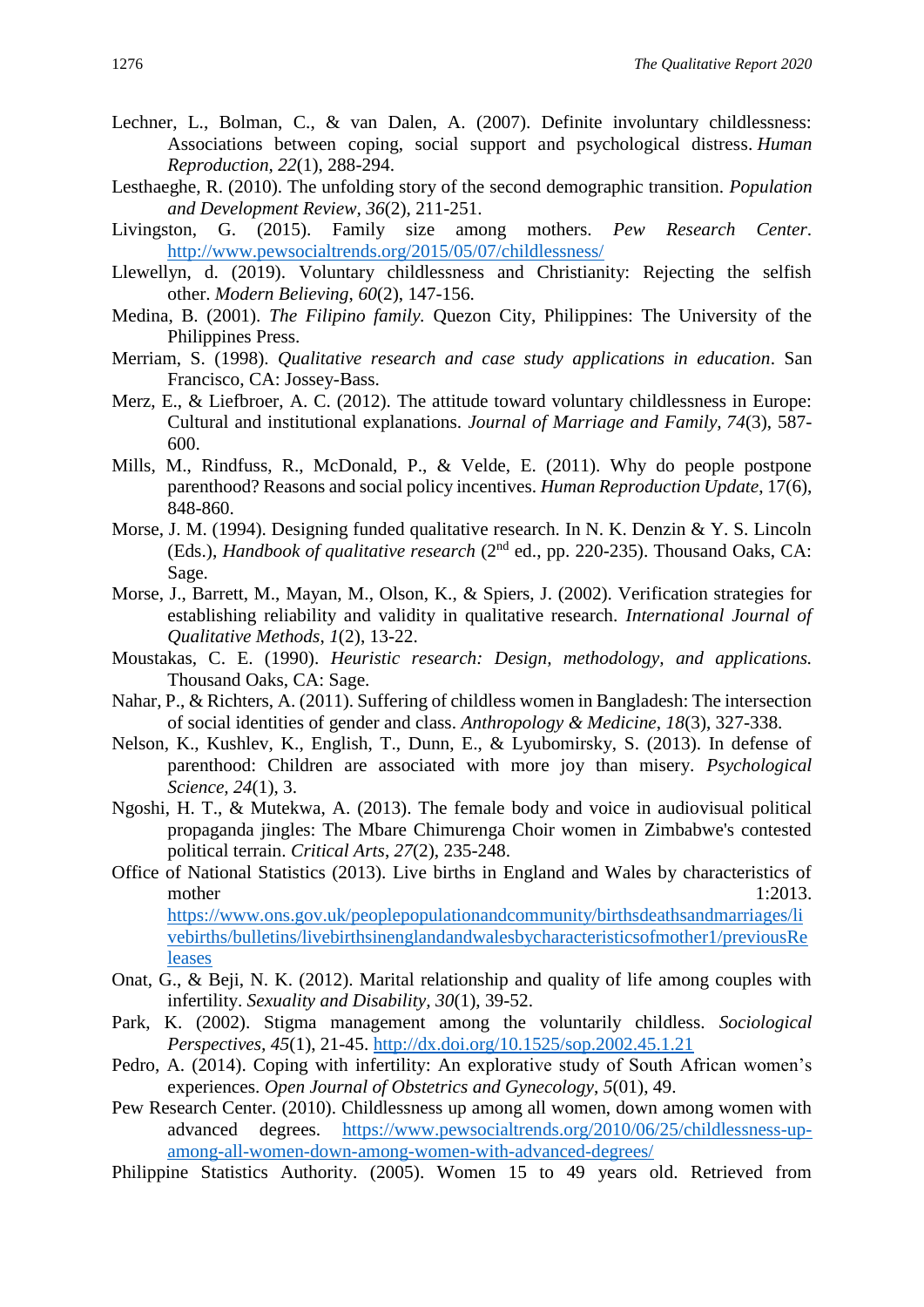<https://psa.gov.ph/content/women-15-49-years-old>

- Philippine Statistics Authority. (2015). Ten regions expected to grow faster than the national average.<https://psa.gov.ph/content/ten-regions-expected-grow-faster-national-average>
- Plancke, C. (2010). On dancing and fishing: Joy and the celebration of fertility among the Punu of Congo-Brazzaville. *Africa (Pre-2011), 80*(4), 620-641.
- Pollet, T. V., & Dunbar, R. I. (2008). Childlessness predicts helping of nieces and nephews in United States, 1910. *Journal of Biosocial Science*, *40*(5), 761-770.
- Portanti, M., & Whitworth, S. (2009). A comparison of the characteristics of childless women and mothers in the ONS longitudinal study. *Population Trends,* (136), 10-20.
- Pujari, S., & Unisa, S. (2014). Failing fatherhood: A study of childless men in rural Andhra Pradesh. *Sociological Bulletin*, *63*(1), 21-40.
- Ramu, G. N. (1984). Family background and perceived marital happiness: A comparison of voluntary childless couples and parents. *Canadian Journal of Sociology/Cahiers Canadiens de Sociologie*, *9*(1), 47-67.
- Read, S., Carrier, M. E., Boucher, M. E., Whitley, R., Bond, S., & Zelkowitz, P. (2014). Psychosocial services for couples in infertility treatment: What do couples really want? *Patient Education and Counseling*, *94*(3), 390-395.
- Rich, S., Taket, A., Graham, M., & Shelley, J. (2011). 'Unnatural', 'unwomanly', 'uncreditable' and 'undervalued': The significance of being a childless woman in Australian society. *Gender Issues, 28*(4), 226-247.<http://dx.doi.org/10.1007/s12147-011-9108-1>
- Rotkirch, A., & Miettinen, A. (2017). Childlessness in Finland. In M. Kreyenfeld & D. Konietzka (Eds.), *Childlessness in Europe: Contexts, causes, and consequences* (pp. 139-158). New York, NY: Springer International Publishing.
- Rouchou, B. (2013). Consequences of infertility in developing countries. *Perspectives in Public Health, 133*(3), 174-179.
- Sharma, C., Subedi, D., Rai, L., & Upreti, K. (2015). Stress and coping mechanism of infertile women attending infertility clinic in Kathmandu. *Journal of Universal College of Medical Sciences*, *2(*4), 24-28.
- Shenton, A. K. (2004). Strategies for ensuring trustworthiness in qualitative research projects. *Education for Information*, *22*(2), 63-75.
- Shosha, G. A. (2012). Employment of Colaizzi's strategy in descriptive phenomenology: A reflection of a researcher. *European Scientific Journal, 8*(27), 31–43.
- SiokKuan, T., & Jiuan, T. S. (2011). Subjective wellbeing in ASEAN: A cross-country study. *Japanese Journal of Political Science, 12*(3), 359-373. <http://dx.doi.org/10.1017/S1468109911000168>
- Sternke, E. A., & Abrahamson, K. (2015). Perceptions of women with infertility on stigma and disability. *Sexuality and Disability, 33*(1), 3-17. [http://dx.doi.org/10.1007/s11195-014-](http://dx.doi.org/10.1007/s11195-014-9348-6) [9348-6](http://dx.doi.org/10.1007/s11195-014-9348-6)
- Tabong, P., & Adongo, P. (2013). Infertility and childlessness: A qualitative study of the experiences of infertile couples in Northern Ghana. *BMC Pregnancy and Childbirth, 13*(1), 72.<http://dx.doi.org/10.1186/1471-2393-13-72>
- Tan, T. (2016). More women in Singapore are staying childless. *Straitstimes*. Retrieved from <http://www.straitstimes.com/singapore/more-women-are-staying-childless>
- Tanskanen, A. O. (2015). Childlessness and investment in nieces, nephews, aunts and uncles in Finland. *Journal of Biosocial Science, 47*(3), 402-406. <http://dx.doi.org/10.1017/S0021932014000339>
- Tavares, L. P. (2016). Who delays childbearing? The associations between time to first birth, personality traits and education. *European Journal of Population*, *32*(4), 575-597.
- Thomas, S. C. (2018). Exploring literature for conceptualisations of male infertility: A phenomenological analysis. *The Qualitative Report*, *23*(4), 978-1000.